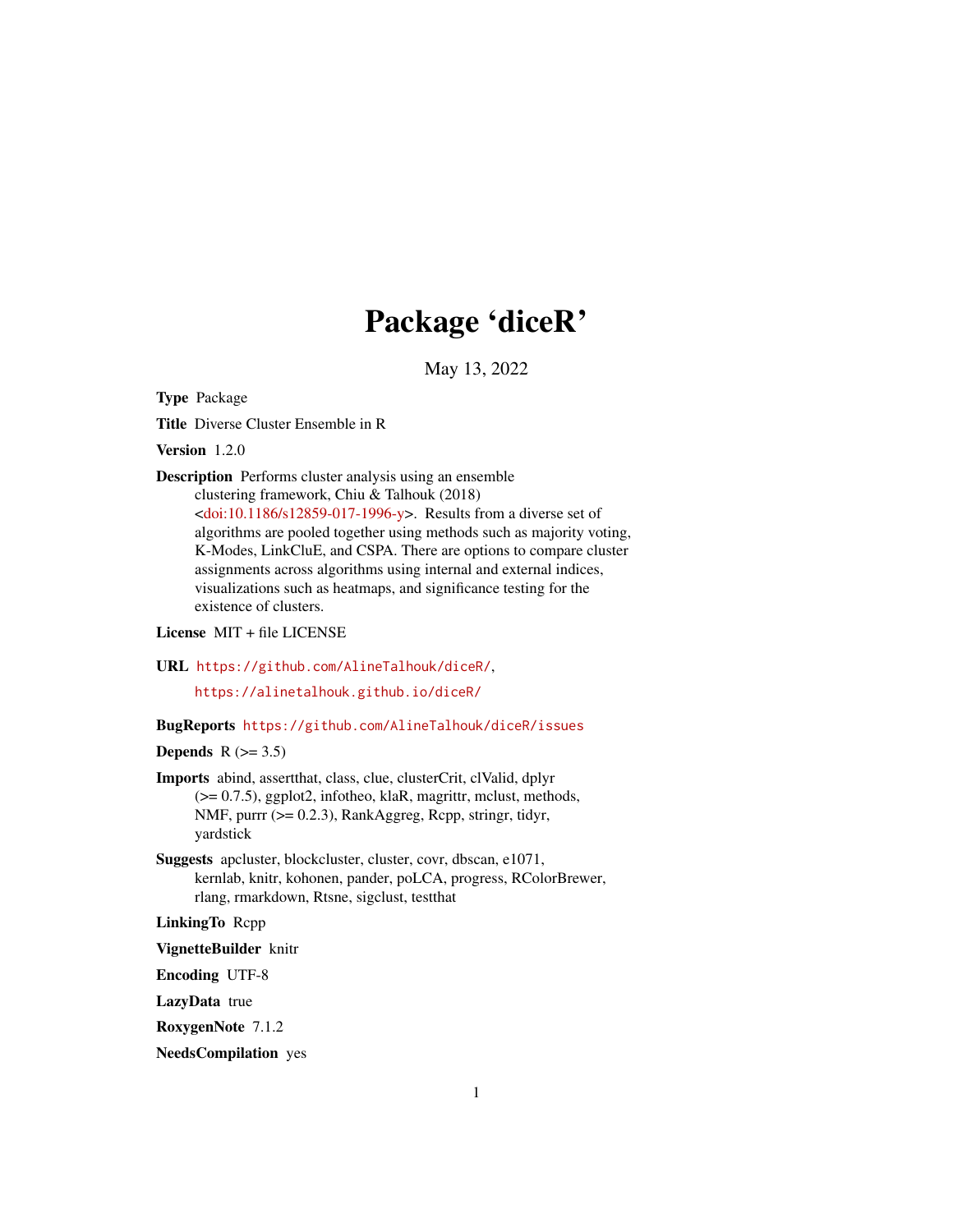<span id="page-1-0"></span>Author Derek Chiu [aut, cre], Aline Talhouk [aut], Johnson Liu [ctb, com]

Maintainer Derek Chiu <dchiu@bccrc.ca>

Repository CRAN

Date/Publication 2022-05-13 08:50:11 UTC

# R topics documented:

|       |                                                                                                                                                      | $\overline{2}$  |
|-------|------------------------------------------------------------------------------------------------------------------------------------------------------|-----------------|
|       |                                                                                                                                                      | 3               |
|       |                                                                                                                                                      | 6               |
|       | consensus evaluate $\ldots$ , $\ldots$ , $\ldots$ , $\ldots$ , $\ldots$ , $\ldots$ , $\ldots$ , $\ldots$ , $\ldots$ , $\ldots$ , $\ldots$ , $\ldots$ | $\overline{7}$  |
|       | consensus matrix $\ldots$ , $\ldots$ , $\ldots$ , $\ldots$ , $\ldots$ , $\ldots$ , $\ldots$ , $\ldots$ , $\ldots$ , $\ldots$ , $\ldots$ , $\ldots$   | -9              |
|       |                                                                                                                                                      | <b>10</b>       |
|       | dice                                                                                                                                                 | -11             |
|       |                                                                                                                                                      | $\overline{13}$ |
|       |                                                                                                                                                      | $-15$           |
|       |                                                                                                                                                      |                 |
|       |                                                                                                                                                      | $\overline{17}$ |
|       |                                                                                                                                                      |                 |
|       |                                                                                                                                                      |                 |
|       |                                                                                                                                                      |                 |
|       | LCE.                                                                                                                                                 | -21             |
|       |                                                                                                                                                      |                 |
|       |                                                                                                                                                      | 23              |
|       |                                                                                                                                                      | 24              |
|       |                                                                                                                                                      | 25              |
|       |                                                                                                                                                      | -26             |
|       |                                                                                                                                                      | 27              |
|       |                                                                                                                                                      |                 |
|       |                                                                                                                                                      |                 |
| Index |                                                                                                                                                      | 31              |

compactness *Compactness Measure*

# Description

Compute the compactness validity index for a clustering result.

# Usage

compactness(data, labels)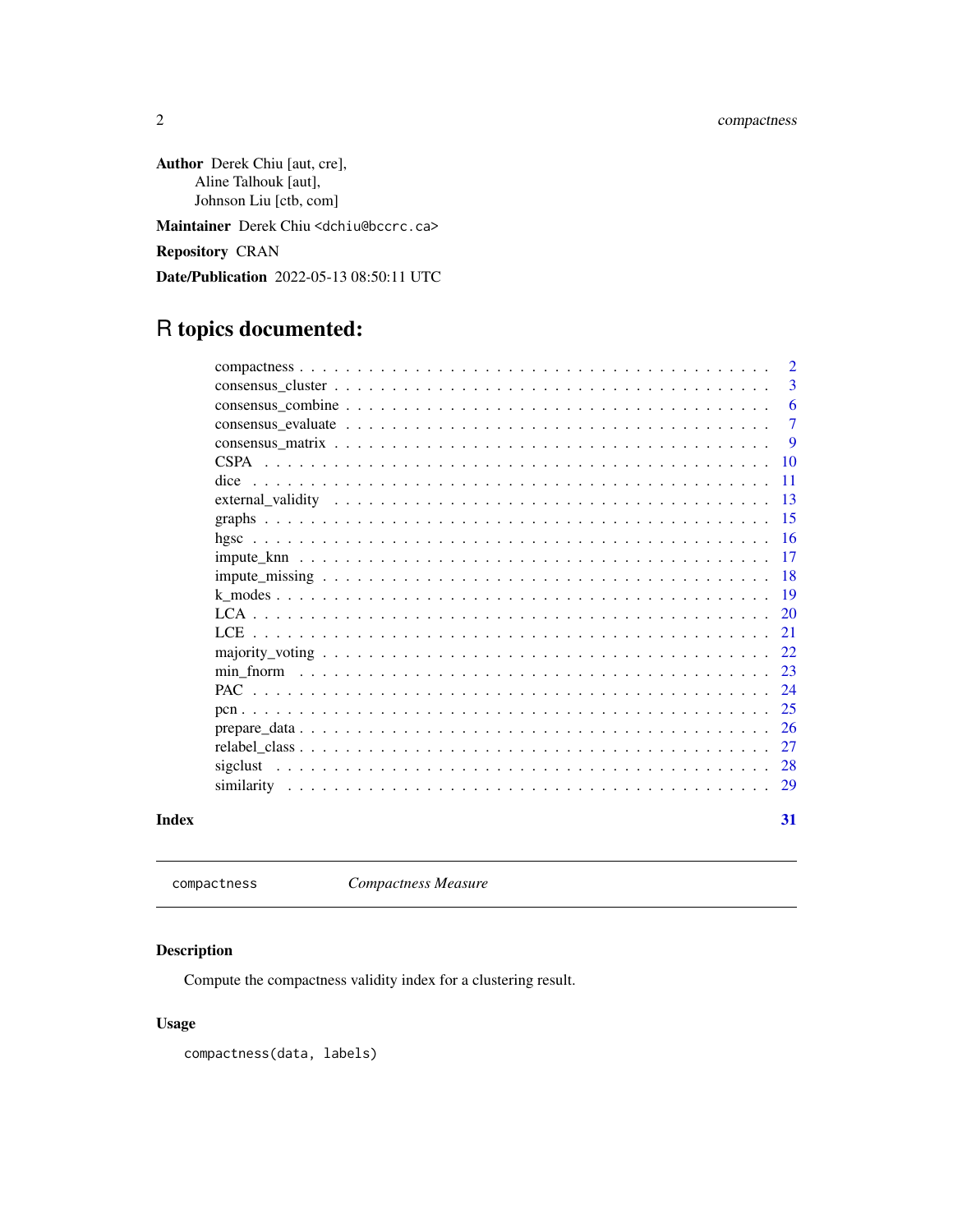#### <span id="page-2-0"></span>**Arguments**

| data   | a dataset with rows as observations, columns as variables |
|--------|-----------------------------------------------------------|
| labels | a vector of cluster labels from a clustering result       |

# Details

This index is agnostic to any reference clustering results, calculating cluster performance on the basis of compactness and separability. Smaller values indicate a better clustering structure.

# Value

the compactness score

#### Author(s)

Derek Chiu

# References

MATLAB function valid\_compactness by Simon Garrett in LinkCluE

# Examples

```
set.seed(1)
E \leq matrix(rep(sample(1:4, 1000, replace = TRUE)), nrow = 100, byrow =
              FALSE)
set.seed(1)
dat <- as.data.frame(matrix(runif(1000, -10, 10), nrow = 100, byrow = FALSE))
compactness(dat, E[, 1])
```
<span id="page-2-1"></span>consensus\_cluster *Consensus clustering*

# Description

Runs consensus clustering across subsamples of the data, clustering algorithms, and cluster sizes.

#### Usage

```
consensus_cluster(
  data,
 nk = 2:4,p.item = 0.8reps = 1000,algorithms = NULL,
  nmf.method = c("brunet", "lee"),
  hc.method = "average",
  xdim = NULL,
```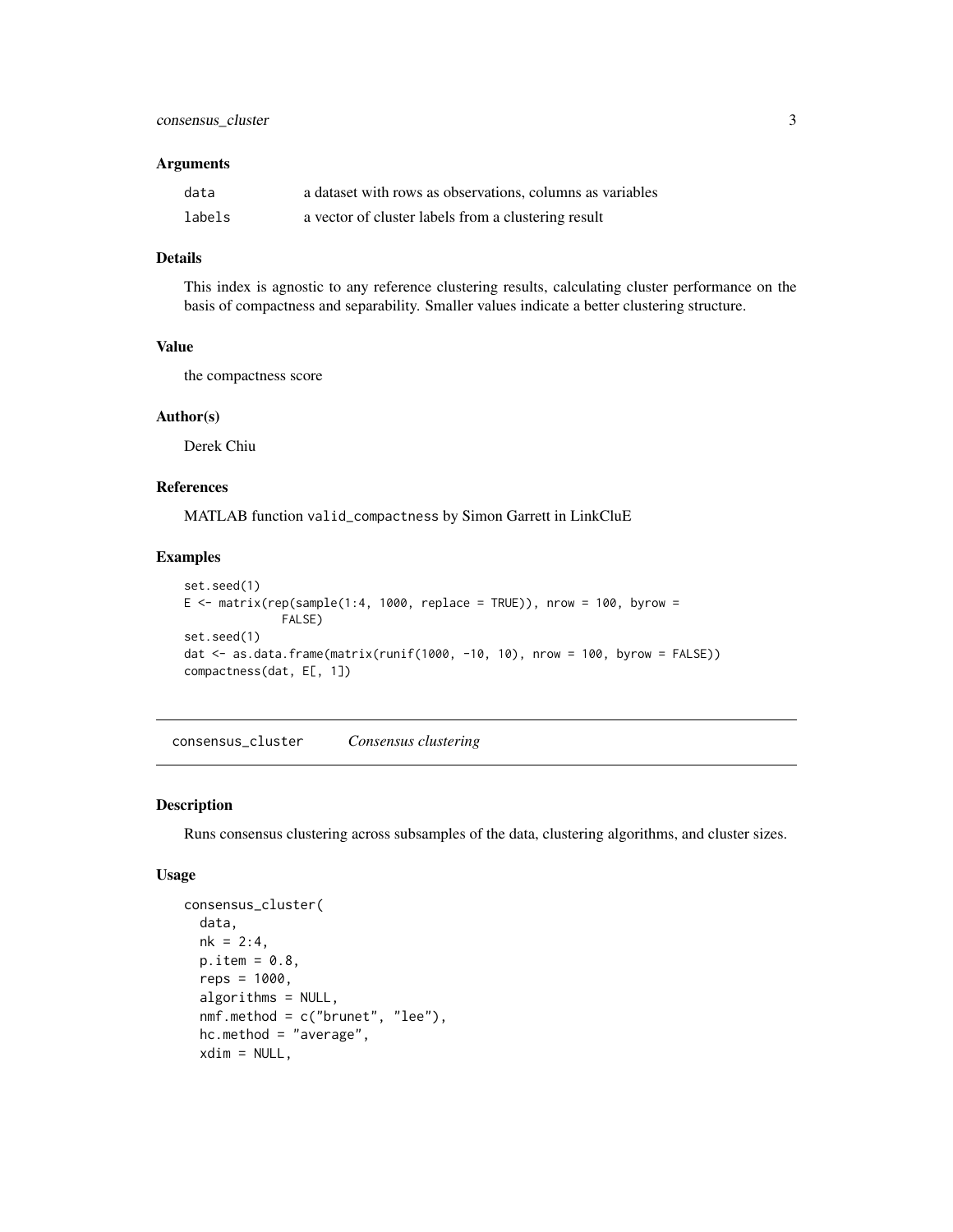```
ydim = NULL,
 rlen = 200,
 alpha = c(0.05, 0.01),minPts = 5,distance = "euclidean",
 prep.data = c("none", "full", "sampled"),
 scale = TRUE,
  type = c("conventional", "robust", "tsne"),
 minvar = 1,
 progress = TRUE,
 seed.nmf = 123456,
  seed.data = 1,
 file.name = NULL,
 time.saved = FALSE
\mathcal{L}
```
# Arguments

| data matrix with rows as samples and columns as variables                                                                                                                                                                                                                                                 |
|-----------------------------------------------------------------------------------------------------------------------------------------------------------------------------------------------------------------------------------------------------------------------------------------------------------|
| number of clusters (k) requested; can specify a single integer or a range of inte-<br>gers to compute multiple k                                                                                                                                                                                          |
| proportion of items to be used in subsampling within an algorithm                                                                                                                                                                                                                                         |
| number of subsamples                                                                                                                                                                                                                                                                                      |
| vector of clustering algorithms for performing consensus clustering. Must be<br>any number of the following: "nmf", "hc", "diana", "km", "pam", "ap", "sc",<br>"gmm", "block", "som", "cmeans", "hdbscan". A custom clustering algorithm<br>can be used.                                                  |
| specify NMF-based algorithms to run. By default the "brunet" and "lee" algo-<br>rithms are called. See $NMF$ : : nmf() for details.                                                                                                                                                                       |
| agglomeration method for hierarchical clustering. The the "average" method is<br>used by default. Seestats::hclust() for details.                                                                                                                                                                         |
| x dimension of the SOM grid                                                                                                                                                                                                                                                                               |
| y dimension of the SOM grid                                                                                                                                                                                                                                                                               |
| the number of times the complete data set will be presented to the SOM network.                                                                                                                                                                                                                           |
| SOM learning rate, a vector of two numbers indicating the amount of change.<br>Default is to decline linearly from 0.05 to 0.01 over r1en updates. Not used for<br>the batch algorithm.                                                                                                                   |
| minimum size of clusters for HDBSCAN. Default is 5.                                                                                                                                                                                                                                                       |
| a vector of distance functions. Defaults to "euclidean". Other options are given<br>in stats::dist(). A custom distance function can be used.                                                                                                                                                             |
| Prepare the data on the "full" dataset, the "sampled" dataset, or "none" (default).                                                                                                                                                                                                                       |
| logical; should the data be centered and scaled?                                                                                                                                                                                                                                                          |
| if we use "conventional" measures (default), then the mean and standard devi-<br>ation are used for centering and scaling, respectively. If "robust" measures are<br>specified, the median and median absolute deviation (MAD) are used. Alterna-<br>tively, we can apply "tsne" for dimension reduction. |
|                                                                                                                                                                                                                                                                                                           |

<span id="page-3-0"></span>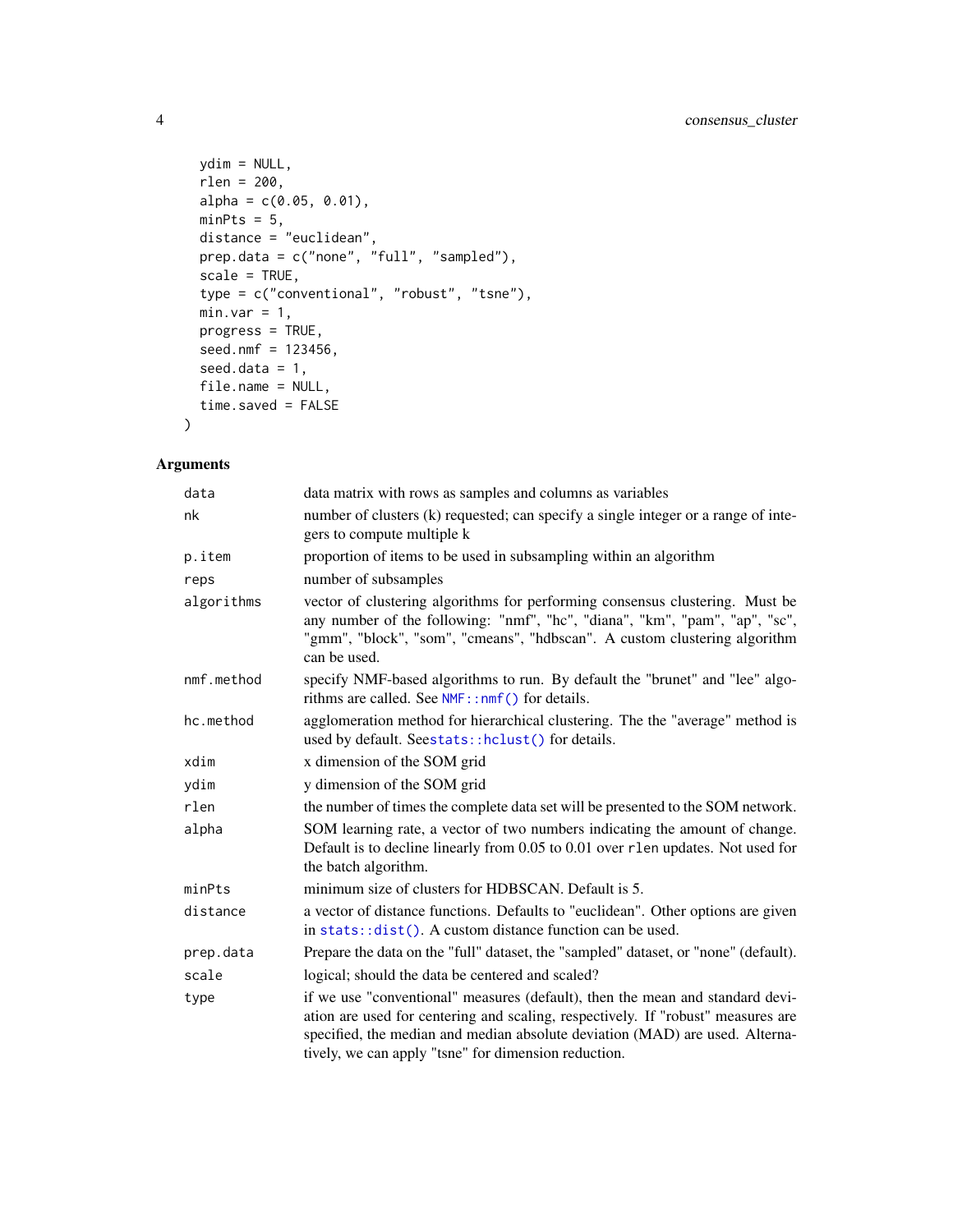| min.var    | minimum variability measure threshold used to filter the feature space for only<br>highly variable features. Only features with a minimum variability measure<br>across all samples greater than min. var will be used. If type = "conventional",<br>the standard deviation is the measure used, and if type = "robust", the MAD<br>is the measure used. |
|------------|----------------------------------------------------------------------------------------------------------------------------------------------------------------------------------------------------------------------------------------------------------------------------------------------------------------------------------------------------------|
| progress   | logical; should a progress bar be displayed?                                                                                                                                                                                                                                                                                                             |
| seed.nmf   | random seed to use for NMF-based algorithms                                                                                                                                                                                                                                                                                                              |
| seed.data  | seed to use to ensure each algorithm operates on the same set of subsamples                                                                                                                                                                                                                                                                              |
| file.name  | if not NULL, the returned array will be saved at each iteration as well as at the<br>end of the function call to an rds object with file, name as the file name.                                                                                                                                                                                         |
| time.saved | logical; if TRUE, the date saved is appended to file. name. Only applicable when<br>file.name is not NULL.                                                                                                                                                                                                                                               |

# Details

See examples for how to use custom algorithms and distance functions. The default clustering algorithms provided are:

- "nmf": Nonnegative Matrix Factorization (using Kullback-Leibler Divergence or Euclidean distance; See Note for specifications.)
- "hc": Hierarchical Clustering
- "diana": DIvisive ANAlysis Clustering
- "km": K-Means Clustering
- "pam": Partition Around Medoids
- "ap": Affinity Propagation
- "sc": Spectral Clustering using Radial-Basis kernel function
- "gmm": Gaussian Mixture Model using Bayesian Information Criterion on EM algorithm
- "block": Biclustering using a latent block model
- "som": Self-Organizing Map (SOM) with Hierarchical Clustering
- "cmeans": Fuzzy C-Means Clustering
- "hdbscan": Hierarchical Density-based Spatial Clustering of Applications with Noise (HDB-SCAN)

The progress bar increments on every unit of reps.

#### Value

An array of dimension nrow(x) by reps by length(algorithms) by length(nk). Each cube of the array represents a different k. Each slice of a cube is a matrix showing consensus clustering results for algorithms. The matrices have a row for each sample, and a column for each subsample. Each entry represents a class membership.

When "hdbscan" is part of algorithms, we do not include its clustering array in the consensus result. Instead, we report two summary statistics as attributes: the proportion of outliers and the number of clusters.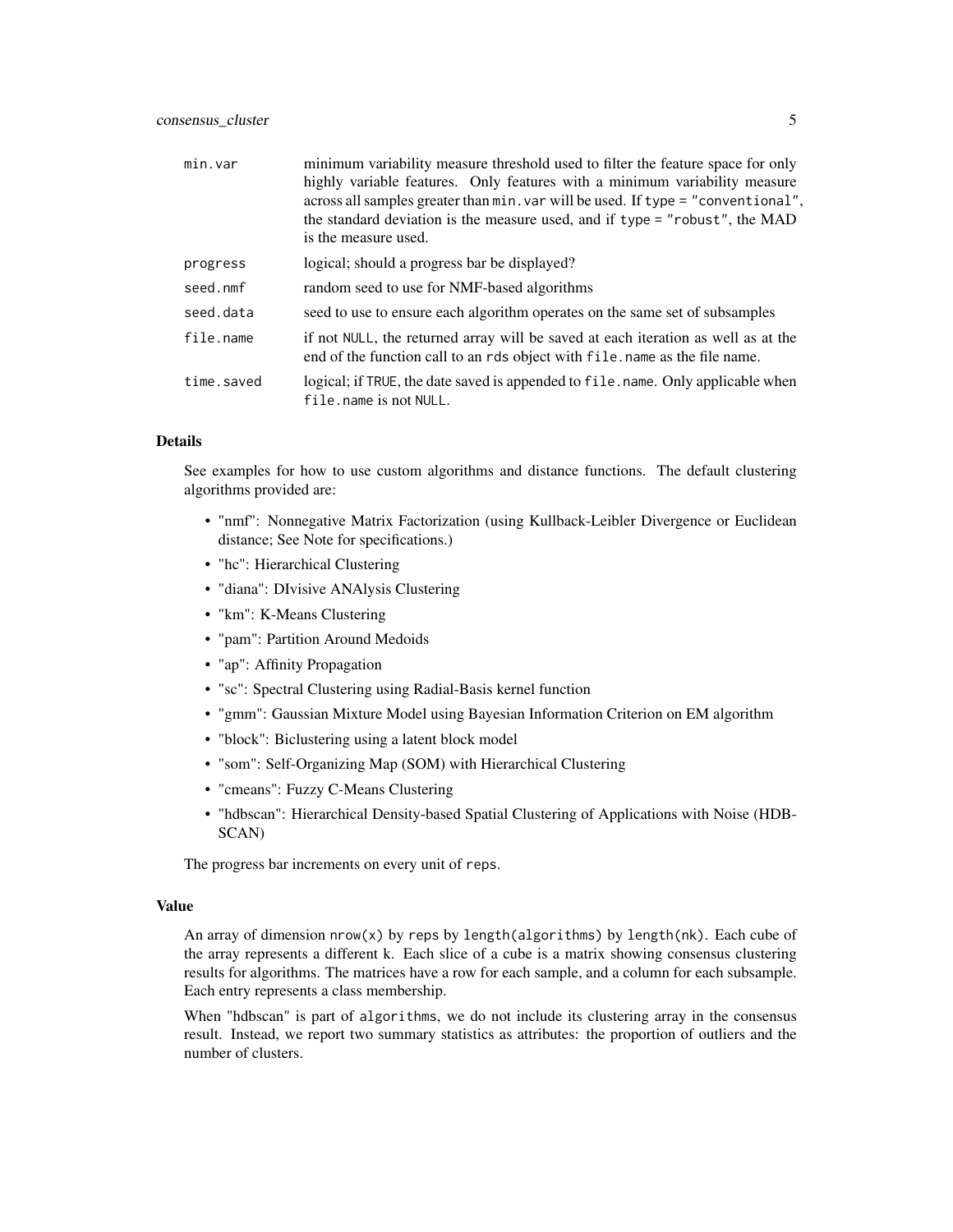The nmf.method options are "brunet" (Kullback-Leibler Divergence) and "lee" (Euclidean distance). When "hdbscan" is chosen as an algorithm to use, its results are excluded from the rest of the consensus clusters. This is because there is no guarantee that the cluster assignment will have every sample clustered; more often than not there will be noise points or outliers. In addition, the number of distinct clusters may not even be equal to nk.

# Author(s)

Derek Chiu, Aline Talhouk

#### Examples

```
data(hgsc)
dat <- hgsc[1:100, 1:50]
# Custom distance function
manh \leq function(x) {
  stats::dist(x, method = "manhattan")
}
# Custom clustering algorithm
agnes \leq function(d, k) {
  return(as.integer(stats::cutree(cluster::agnes(d, diss = TRUE), k)))
}
assign("agnes", agnes, 1)
cc <- consensus_cluster(dat, reps = 6, algorithms = c("pam", "agnes"),
distance = c("euclidean", "manh"), progress = FALSE)
str(cc)
```
consensus\_combine *Combine algorithms*

#### Description

Combines results for multiple objects from consensus\_cluster() and outputs either the consensus matrices or consensus classes for all algorithms.

#### Usage

consensus\_combine(..., element = c("matrix", "class"))

#### Arguments

| $\cdots$ | any number of objects outputted from consensus_cluster()                                        |
|----------|-------------------------------------------------------------------------------------------------|
| element  | either "matrix" or "class" to extract the consensus matrix or consensus class.<br>respectively. |

# <span id="page-5-0"></span>Note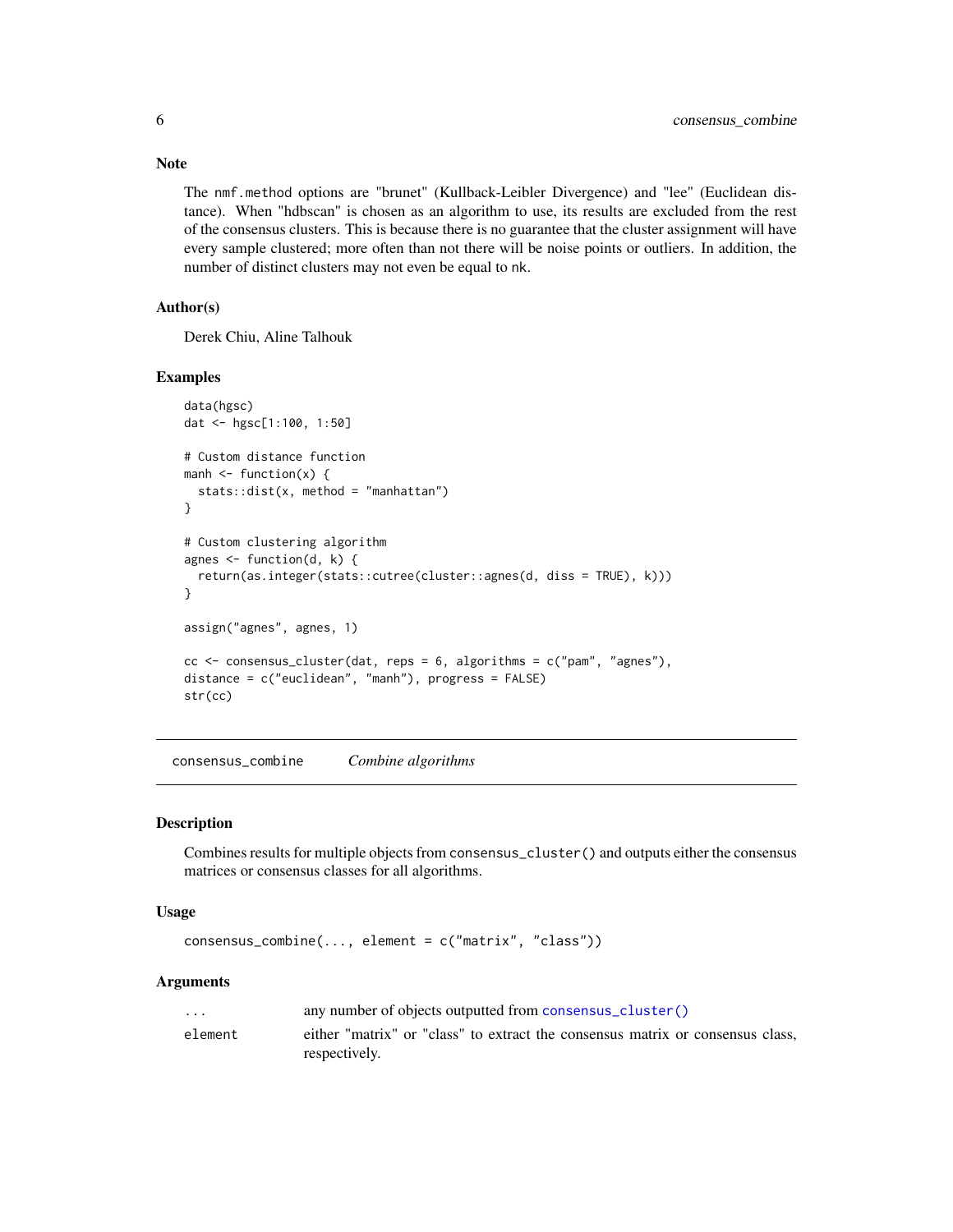# <span id="page-6-0"></span>Details

This function is useful for collecting summaries because the original results from consensus\_cluster were combined to a single object. For example, setting element = "class" returns a matrix of consensus cluster assignments, which can be visualized as a consensus matrix heatmap.

#### Value

consensus\_combine returns either a list of all consensus matrices or a data frame showing all the consensus classes

#### Author(s)

Derek Chiu

# Examples

```
# Consensus clustering for multiple algorithms
set.seed(911)
x \le matrix(rnorm(500), ncol = 10)
CC1 <- consensus_cluster(x, nk = 3:4, reps = 10, algorithms = "ap",
progress = FALSE)
CC2 \le consensus_cluster(x, nk = 3:4, reps = 10, algorithms = "km",
progress = FALSE)
# Combine and return either matrices or classes
y1 <- consensus_combine(CC1, CC2, element = "matrix")
str(y1)
y2 <- consensus_combine(CC1, CC2, element = "class")
str(y2)
```
consensus\_evaluate *Evaluate, trim, and reweigh algorithms*

#### **Description**

Evaluates algorithms on internal/external validation indices. Poor performing algorithms can be trimmed from the ensemble. The remaining algorithms can be given weights before use in consensus functions.

# Usage

```
consensus_evaluate(
  data,
  ...,
  cons.cl = NULL,ref(cl = NULL,
```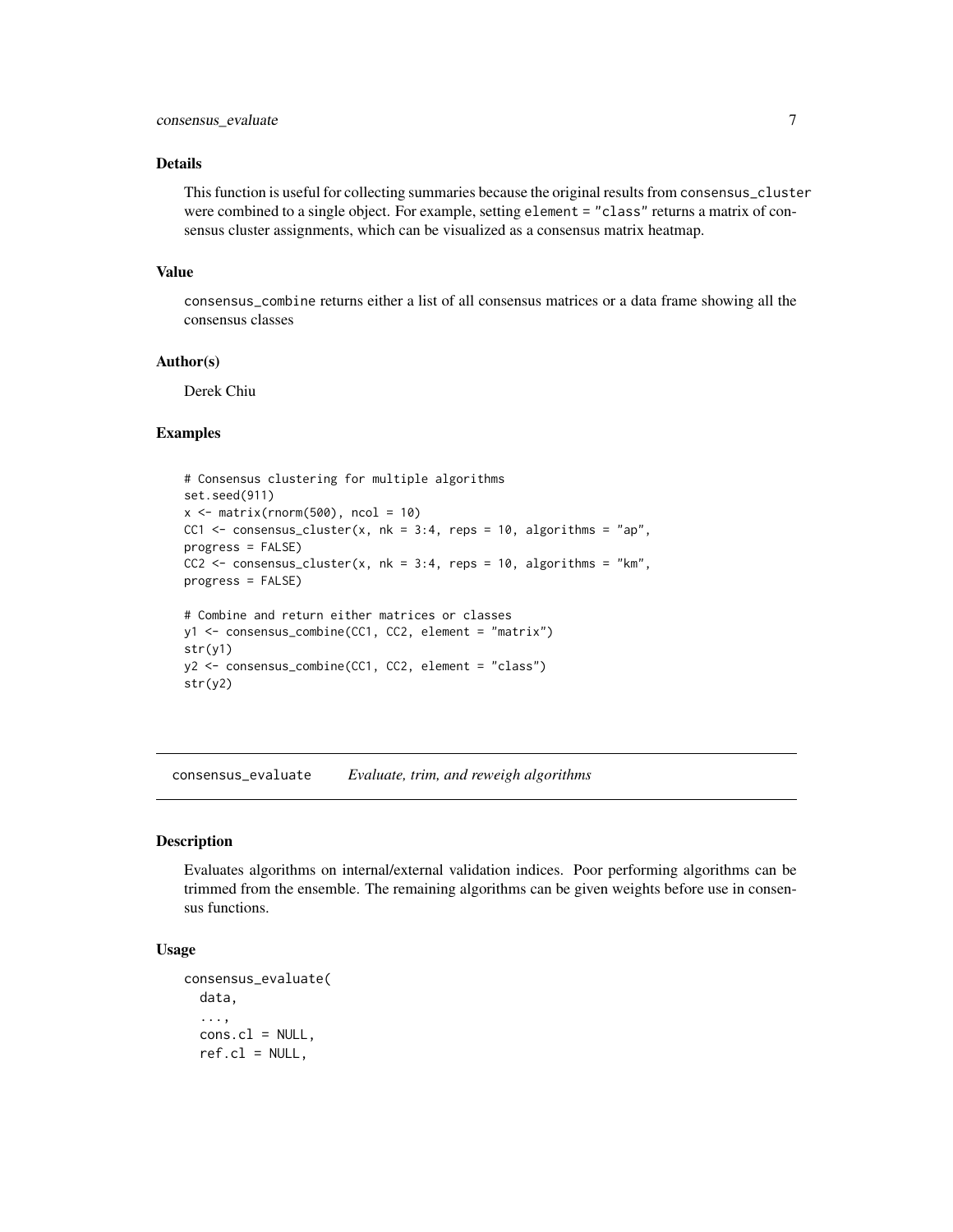```
k.method = NULL,
 plot = FALSE,
  trim = FALSE,
  reweight = FALSE,n = 5)
```
## Arguments

| data     | data matrix with rows as samples and columns as variables                                                                                                                                                                                                                                                                                                                                                                                                                                        |
|----------|--------------------------------------------------------------------------------------------------------------------------------------------------------------------------------------------------------------------------------------------------------------------------------------------------------------------------------------------------------------------------------------------------------------------------------------------------------------------------------------------------|
| .        | any number of objects outputted from consensus_cluster()                                                                                                                                                                                                                                                                                                                                                                                                                                         |
| cons.cl  | matrix of cluster assignments from consensus functions such as kmodes and<br>majority_voting                                                                                                                                                                                                                                                                                                                                                                                                     |
| ref.cl   | reference class                                                                                                                                                                                                                                                                                                                                                                                                                                                                                  |
| k.method | determines the method to choose k when no reference class is given. When<br>ref.cl is not NULL, k is the number of distinct classes of ref.cl. Otherwise the<br>input from k. method chooses k. The default is to use the PAC to choose the best<br>$k(s)$ . Specifying an integer as a user-desired k will override the best k chosen by<br>PAC. Finally, specifying "all" will produce consensus results for all k. The "all"<br>method is implicitly performed when there is only one k used. |
| plot     | logical; if TRUE, graph_all is called                                                                                                                                                                                                                                                                                                                                                                                                                                                            |
| trim     | logical; if TRUE, algorithms that score low on internal indices will be trimmed<br>out                                                                                                                                                                                                                                                                                                                                                                                                           |
| reweigh  | logical; if TRUE, after trimming out poor performing algorithms, each algorithm<br>is reweighed depending on its internal indices.                                                                                                                                                                                                                                                                                                                                                               |
| n        | an integer specifying the top n algorithms to keep after trimming off the poor<br>performing ones using Rank Aggregation. If the total number of algorithms is<br>less than n no trimming is done.                                                                                                                                                                                                                                                                                               |

# Details

This function always returns internal indices. If ref.cl is not NULL, external indices are additionally shown. Relevant graphical displays are also outputted. Algorithms are ranked across internal indices using Rank Aggregation. Only the top n algorithms are kept, the rest are trimmed.

# Value

consensus\_evaluate returns a list with the following elements

- k: if ref.cl is not NULL, this is the number of distinct classes in the reference; otherwise the chosen k is determined by the one giving the largest mean PAC across algorithms
- pac: a data frame showing the PAC for each combination of algorithm and cluster size
- ii: a list of data frames for all k showing internal evaluation indices
- ei: a data frame showing external evaluation indices for k
- trim.obj: A list with 4 elements
	- alg.keep: algorithms kept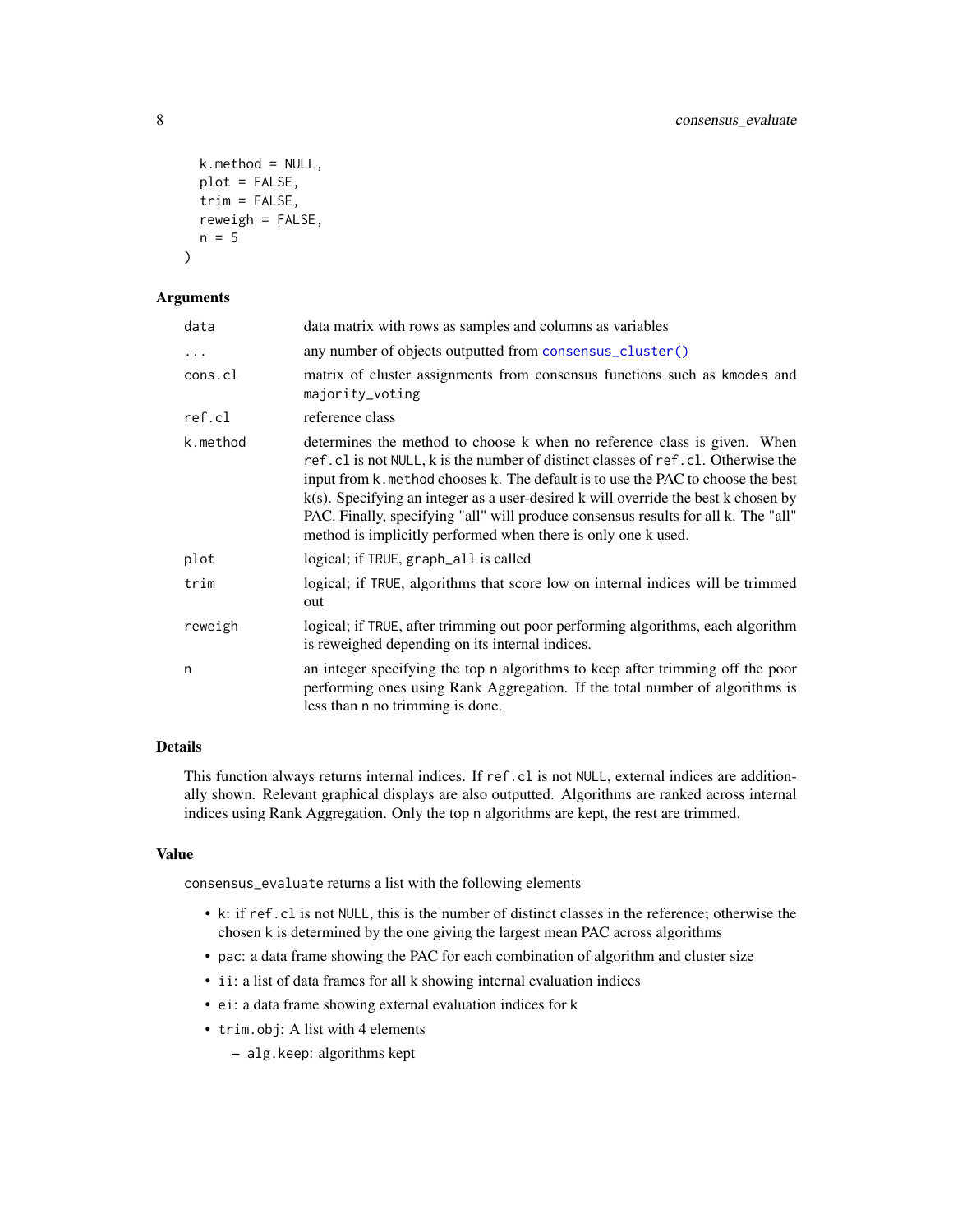- <span id="page-8-0"></span>– alg.remove: algorithms removed
- rank.matrix: a matrix of ranked algorithms for every internal evaluation index
- top.list: final order of ranked algorithms
- E.new: A new version of a consensus\_cluster data object

```
# Consensus clustering for multiple algorithms
set.seed(911)
x \le matrix(rnorm(500), ncol = 10)
CC \leq consensus_cluster(x, nk = 3:4, reps = 10, algorithms = c("ap", "km"),
progress = FALSE)
# Evaluate algorithms on internal/external indices and trim algorithms:
# remove those ranking low on internal indices
set.seed(1)
ref.cl \leq sample(1:4, 50, replace = TRUE)
z \le consensus_evaluate(x, CC, ref.cl = ref.cl, n = 1, trim = TRUE)
str(z, max. level = 2)
```
consensus\_matrix *Consensus matrix*

#### Description

Returns the (weighted) consensus matrix given a data matrix

#### Usage

```
consensus_matrix(data, weights = NULL)
```
#### Arguments

| data    | data matrix has rows as samples, columns as replicates                         |
|---------|--------------------------------------------------------------------------------|
| weights | a vector of weights for each algorithm used in meta-consensus clustering. Must |
|         | have length (weights) equal to ncol (data).                                    |

# Details

Given a vector of cluster assignments, we first calculate the connectivity matrix and indicator matrix. A connectivity matrix has a 1 if both samples are in the same cluster, and 0 otherwise. An indicator matrix has a 1 if both samples were selected to be used in a subsample of a consensus clustering algorithm, and 0 otherwise. Summation of connectivity matrices and indicator matrices is performed over different subsamples of the data. The consensus matrix is calculated by dividing the aggregated connectivity matrices by the aggregated indicator matrices.

If a meta-consensus matrix is desired, where consensus classes of different clustering algorithms are aggregated, we can construct a weighted meta-consensus matrix using weights.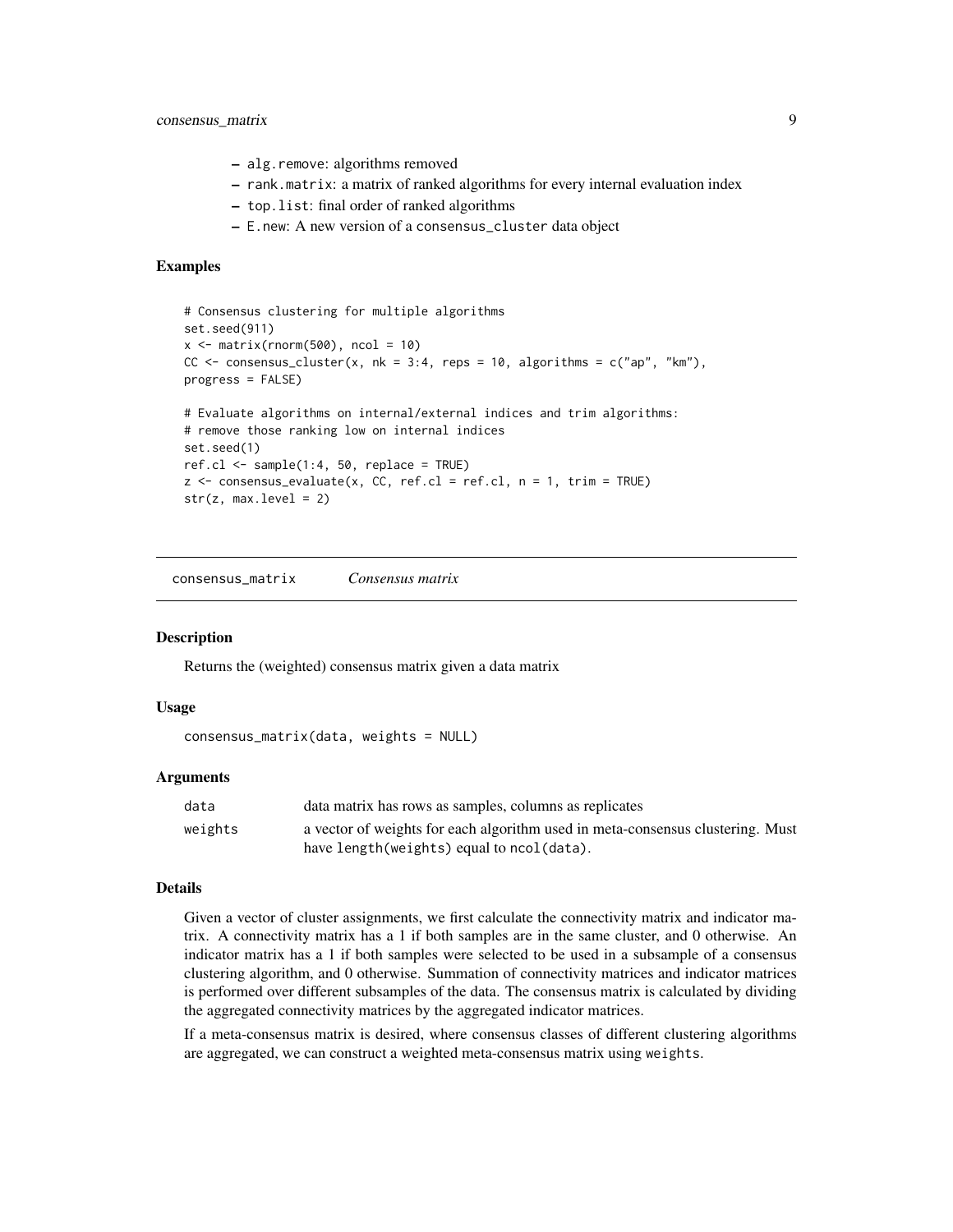# <span id="page-9-0"></span>Value

a consensus matrix

#### Note

When consensus is calculated over bootstrap samples, not every sample is used in each replication. Thus, there will be scenarios where two samples are never chosen together in any bootstrap samples. This typically happens when the number of replications is small. The coordinate in the consensus matrix for such pairs of samples is NaN from a 0 / 0 computation. These entries are coerced to 0.

#### Author(s)

Derek Chiu

# Examples

```
set.seed(2)
x <- replicate(100, rbinom(100, 4, 0.2))
w <- rexp(100)
w < -w / sum(w)cm1 <- consensus_matrix(x)
cm2 <- consensus_matrix(x, weights = w)
```
<span id="page-9-1"></span>CSPA *Cluster-based Similarity Partitioning Algorithm (CSPA)*

# Description

Performs hierarchical clustering on a stack of consensus matrices to obtain consensus class labels.

#### Usage

CSPA(E, k)

# Arguments

| is an array of clustering results. |
|------------------------------------|
| number of clusters                 |

#### Value

cluster assignments for the consensus class

# Author(s)

Derek Chiu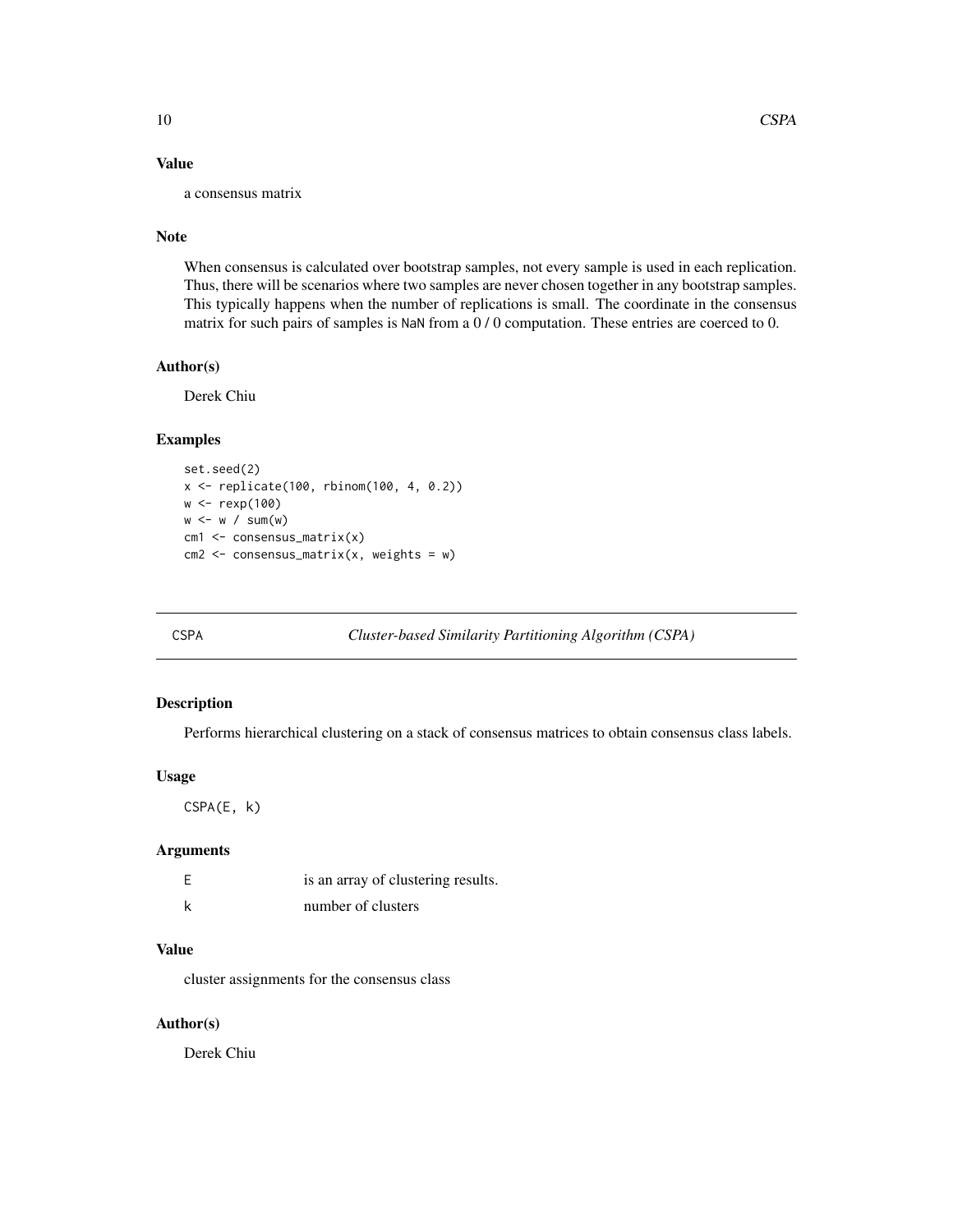<span id="page-10-0"></span>dice the contract of the contract of the contract of the contract of the contract of the contract of the contract of the contract of the contract of the contract of the contract of the contract of the contract of the contr

# See Also

Other consensus functions: [LCA\(](#page-19-1)), [LCE\(](#page-20-1)), [k\\_modes\(](#page-18-1)), [majority\\_voting\(](#page-21-1))

#### Examples

```
data(hgsc)
dat <- hgsc[1:100, 1:50]
x <- consensus_cluster(dat, nk = 4, reps = 4, algorithms = c("hc", "diana"),
progress = FALSE)
CSPA(x, k = 4)
```
dice *Diverse Clustering Ensemble*

#### Description

Runs consensus clustering across subsamples, algorithms, and number of clusters (k).

#### Usage

```
dice(
  data,
  nk,
  reps = 10,
  algorithms = NULL,
  k.method = NULL,
  nmf.method = c("brunet", "lee"),
  hc.method = "average",
  distance = "euclidean",
  cons.funs = c("kmodes", "majority", "CSPA", "LCE", "LCA"),
  sim.mat = c("cts", "srs", "asrs"),prep.data = c("none", "full", "sampled"),
 minvar = 1,
  seed = 1,
  trim = FALSE,
  reweight = FALSE,n = 5,
  evaluate = TRUE,
 plot = FALSE,
  ref.cl = NULL,progress = TRUE
```
# )

# Arguments

data data matrix with rows as samples and columns as variables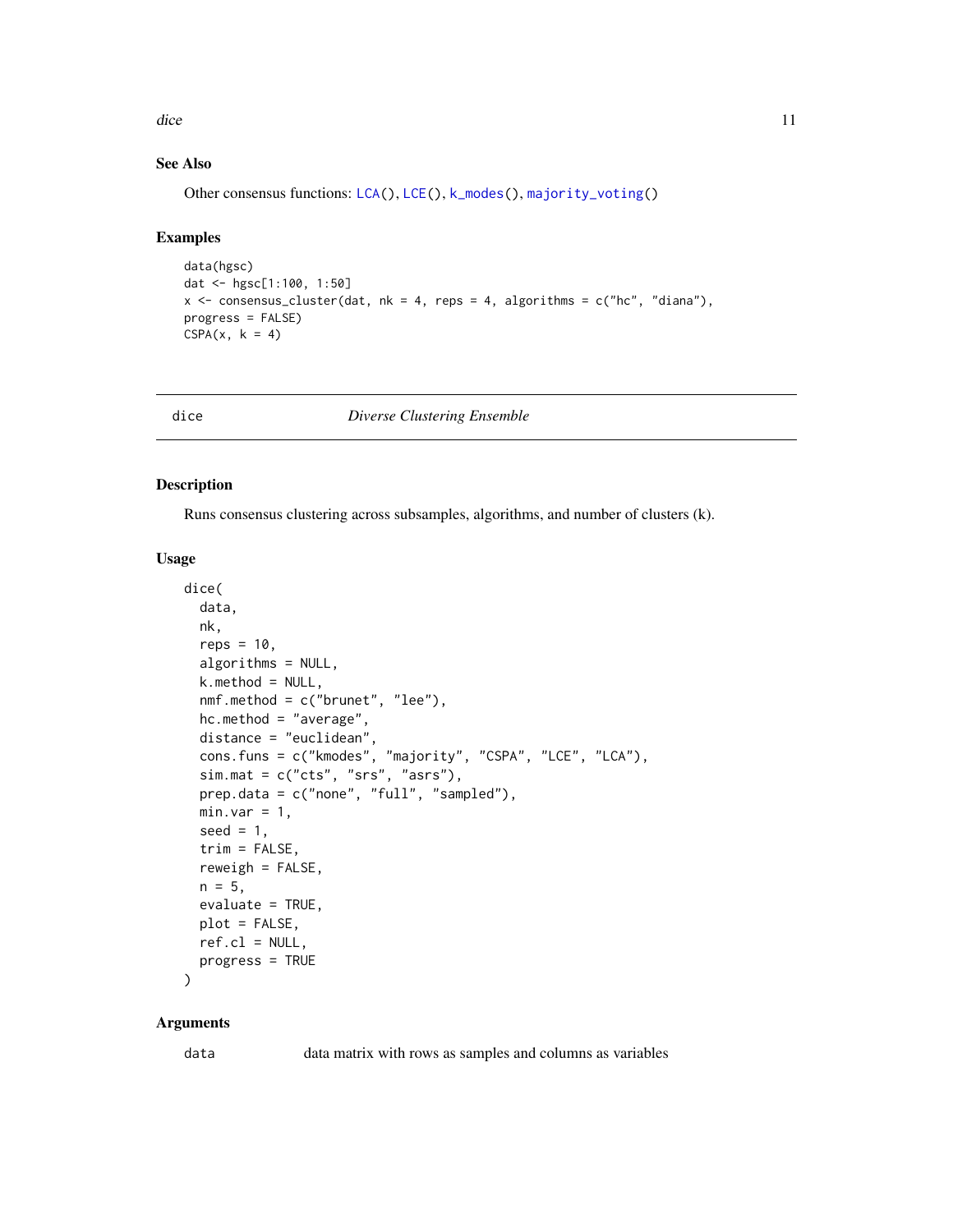<span id="page-11-0"></span>

| nk         | number of clusters (k) requested; can specify a single integer or a range of inte-<br>gers to compute multiple k                                                                                                                                                                                                                                                                                                                                                                                 |
|------------|--------------------------------------------------------------------------------------------------------------------------------------------------------------------------------------------------------------------------------------------------------------------------------------------------------------------------------------------------------------------------------------------------------------------------------------------------------------------------------------------------|
| reps       | number of subsamples                                                                                                                                                                                                                                                                                                                                                                                                                                                                             |
| algorithms | vector of clustering algorithms for performing consensus clustering. Must be<br>any number of the following: "nmf", "hc", "diana", "km", "pam", "ap", "sc",<br>"gmm", "block", "som", "cmeans", "hdbscan". A custom clustering algorithm<br>can be used.                                                                                                                                                                                                                                         |
| k.method   | determines the method to choose k when no reference class is given. When<br>ref.cl is not NULL, k is the number of distinct classes of ref.cl. Otherwise the<br>input from k. method chooses k. The default is to use the PAC to choose the best<br>$k(s)$ . Specifying an integer as a user-desired k will override the best k chosen by<br>PAC. Finally, specifying "all" will produce consensus results for all k. The "all"<br>method is implicitly performed when there is only one k used. |
| nmf.method | specify NMF-based algorithms to run. By default the "brunet" and "lee" algo-<br>rithms are called. See NMF::nmf() for details.                                                                                                                                                                                                                                                                                                                                                                   |
| hc.method  | agglomeration method for hierarchical clustering. The the "average" method is<br>used by default. Seestats::hclust() for details.                                                                                                                                                                                                                                                                                                                                                                |
| distance   | a vector of distance functions. Defaults to "euclidean". Other options are given<br>in $stats:dist()$ . A custom distance function can be used.                                                                                                                                                                                                                                                                                                                                                  |
| cons.funs  | consensus functions to use. Current options are "kmodes" (k-modes), "majority"<br>(majority voting), "CSPA" (Cluster-based Similarity Partitioning Algorithm),<br>"LCE" (linkage clustering ensemble), "LCA" (latent class analysis)                                                                                                                                                                                                                                                             |
| sim.mat    | similarity matrix; choices are "cts", "srs", "asrs".                                                                                                                                                                                                                                                                                                                                                                                                                                             |
| prep.data  | Prepare the data on the "full" dataset, the "sampled" dataset, or "none" (default).                                                                                                                                                                                                                                                                                                                                                                                                              |
| min.var    | minimum variability measure threshold used to filter the feature space for only<br>highly variable features. Only features with a minimum variability measure<br>across all samples greater than min. var will be used. If type = "conventional",<br>the standard deviation is the measure used, and if type = "robust", the MAD<br>is the measure used.                                                                                                                                         |
| seed       | random seed for knn imputation reproducibility                                                                                                                                                                                                                                                                                                                                                                                                                                                   |
| trim       | logical; if TRUE, algorithms that score low on internal indices will be trimmed<br>out                                                                                                                                                                                                                                                                                                                                                                                                           |
| reweigh    | logical; if TRUE, after trimming out poor performing algorithms, each algorithm<br>is reweighed depending on its internal indices.                                                                                                                                                                                                                                                                                                                                                               |
| n          | an integer specifying the top n algorithms to keep after trimming off the poor<br>performing ones using Rank Aggregation. If the total number of algorithms is<br>less than n no trimming is done.                                                                                                                                                                                                                                                                                               |
| evaluate   | logical; if TRUE (default), validity indices are returned. Internal validity indices<br>are always computed. If ref.cl is not NULL, then external validity indices will<br>also be computed.                                                                                                                                                                                                                                                                                                     |
| plot       | logical; if TRUE, graph_all is called and a summary evaluation heatmap of<br>ranked algorithms vs. internal validity indices is plotted as well.                                                                                                                                                                                                                                                                                                                                                 |
| ref.cl     | reference class                                                                                                                                                                                                                                                                                                                                                                                                                                                                                  |
| progress   | logical; should a progress bar be displayed?                                                                                                                                                                                                                                                                                                                                                                                                                                                     |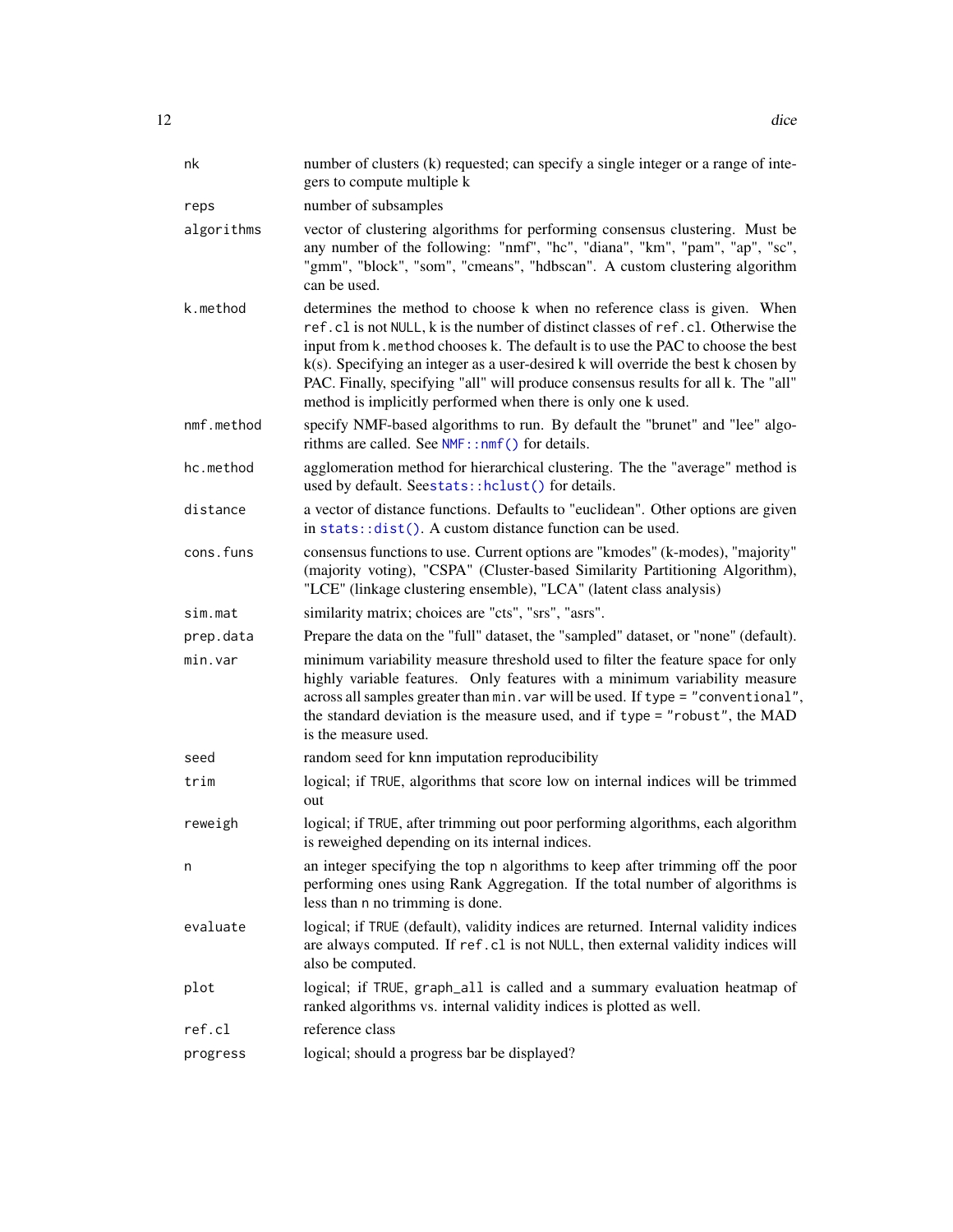# <span id="page-12-0"></span>Details

There are three ways to handle the input data before clustering via argument prep.data. The default is to use the raw data as-is ("none"). Or, we can enact [prepare\\_data\(\)](#page-25-1) on the full dataset ("full"), or the bootstrap sampled datasets ("sampled").

# Value

A list with the following elements

| E.          | raw clustering ensemble object                                                         |
|-------------|----------------------------------------------------------------------------------------|
| <b>Eknn</b> | clustering ensemble object with knn imputation used on E                               |
| Ecomp       | flattened ensemble object with remaining missing entries imputed by majority<br>voting |
| clusters    | final clustering assignment from the diverse clustering ensemble method                |
| indices     | if evaluate = TRUE, shows cluster evaluation indices; otherwise NULL                   |
|             |                                                                                        |

# Author(s)

Aline Talhouk, Derek Chiu

#### Examples

```
library(dplyr)
data(hgsc)
dat <- hgsc[1:100, 1:50]
ref.cl <- strsplit(rownames(dat), "_") %>%
  purrr::map_chr(2) %>%
  factor() %>%
  as.integer()
dice.obj \le dice(dat, nk = 4, reps = 5, algorithms = "hc", cons.funs =
"kmodes", ref.cl = ref.cl, progress = FALSE)
str(dice.obj, max.level = 2)
```
external\_validity *External validity indices*

#### Description

External validity indices compare a predicted clustering result with a reference class or gold standard.

#### Usage

ev\_nmi(pred.lab, ref.lab, method = "emp")

ev\_confmat(pred.lab, ref.lab)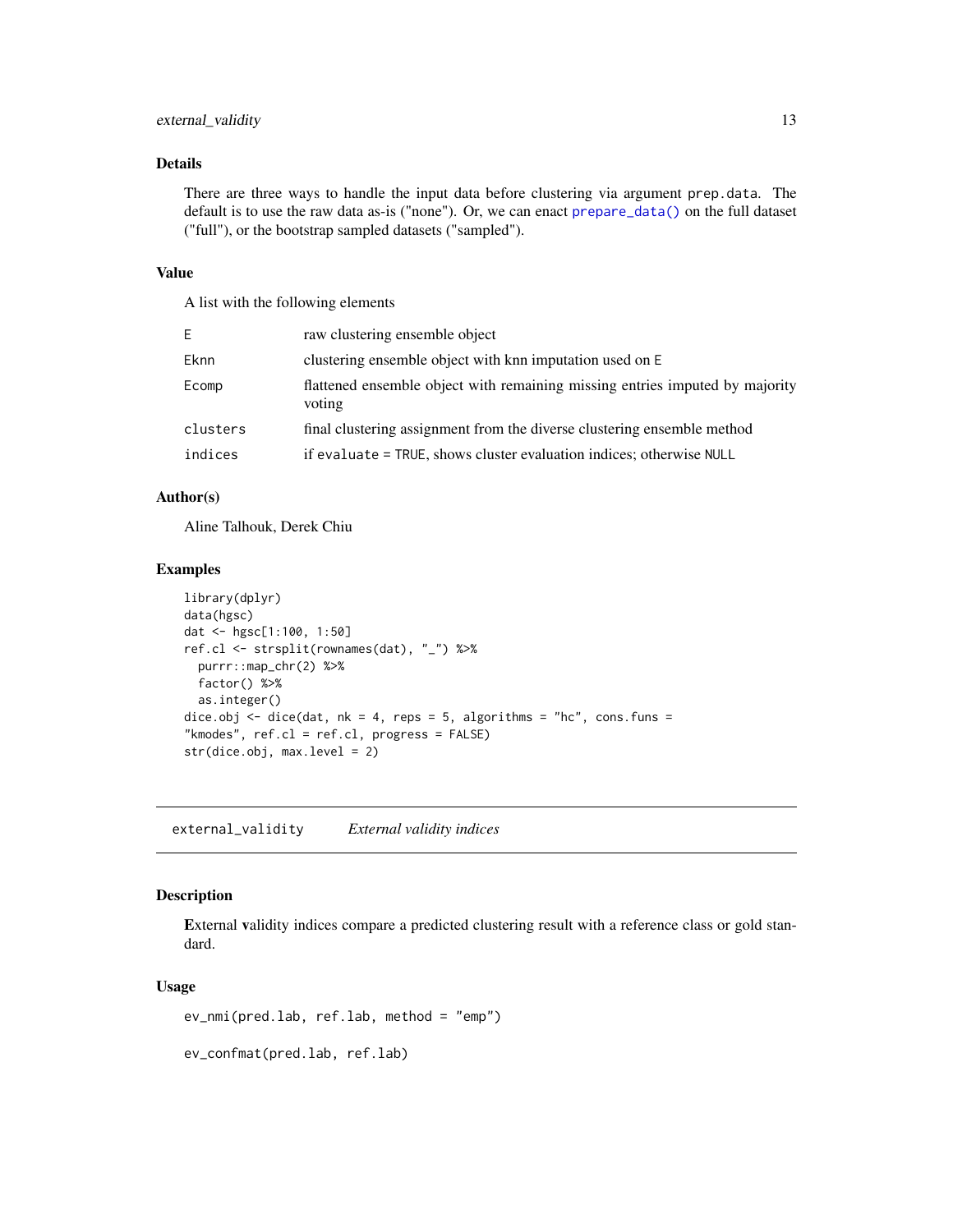#### <span id="page-13-0"></span>Arguments

| pred.lab | predicted labels generated by classifier                                              |
|----------|---------------------------------------------------------------------------------------|
| ref.lab  | reference labels for the observations                                                 |
| method   | method of computing the entropy. Can be any one of "emp", "mm", "shrink", or<br>"sg". |

#### Details

ev\_nmi calculates the normalized mutual information

ev\_confmat calculates a variety of statistics associated with confusion matrices. Accuracy, Cohen's kappa, and Matthews correlation coefficient have direct multiclass definitions, whereas all other metrics use macro-averaging.

# Value

ev\_nmi returns the normalized mutual information.

ev\_confmat returns a tibble of the following summary statistics using [yardstick::summary.conf\\_mat\(\)](#page-0-0):

- accuracy: Accuracy
- kap: Cohen's kappa
- sens: Sensitivity
- spec: Specificity
- ppv: Positive predictive value
- npv: Negative predictive value
- mcc: Matthews correlation coefficient
- j\_index: Youden's J statistic
- bal\_accuracy: Balanced accuracy
- detection\_prevalence: Detection prevalence
- precision: alias for ppv
- recall: alias for sens
- f\_meas: F Measure

# Note

ev\_nmi is adapted from [infotheo::mutinformation\(\)](#page-0-0)

# Author(s)

Johnson Liu, Derek Chiu

#### References

Strehl A, Ghosh J. Cluster ensembles: a knowledge reuse framework for combining multiple partitions. J. Mach. Learn. Res. 2002;3:583-617.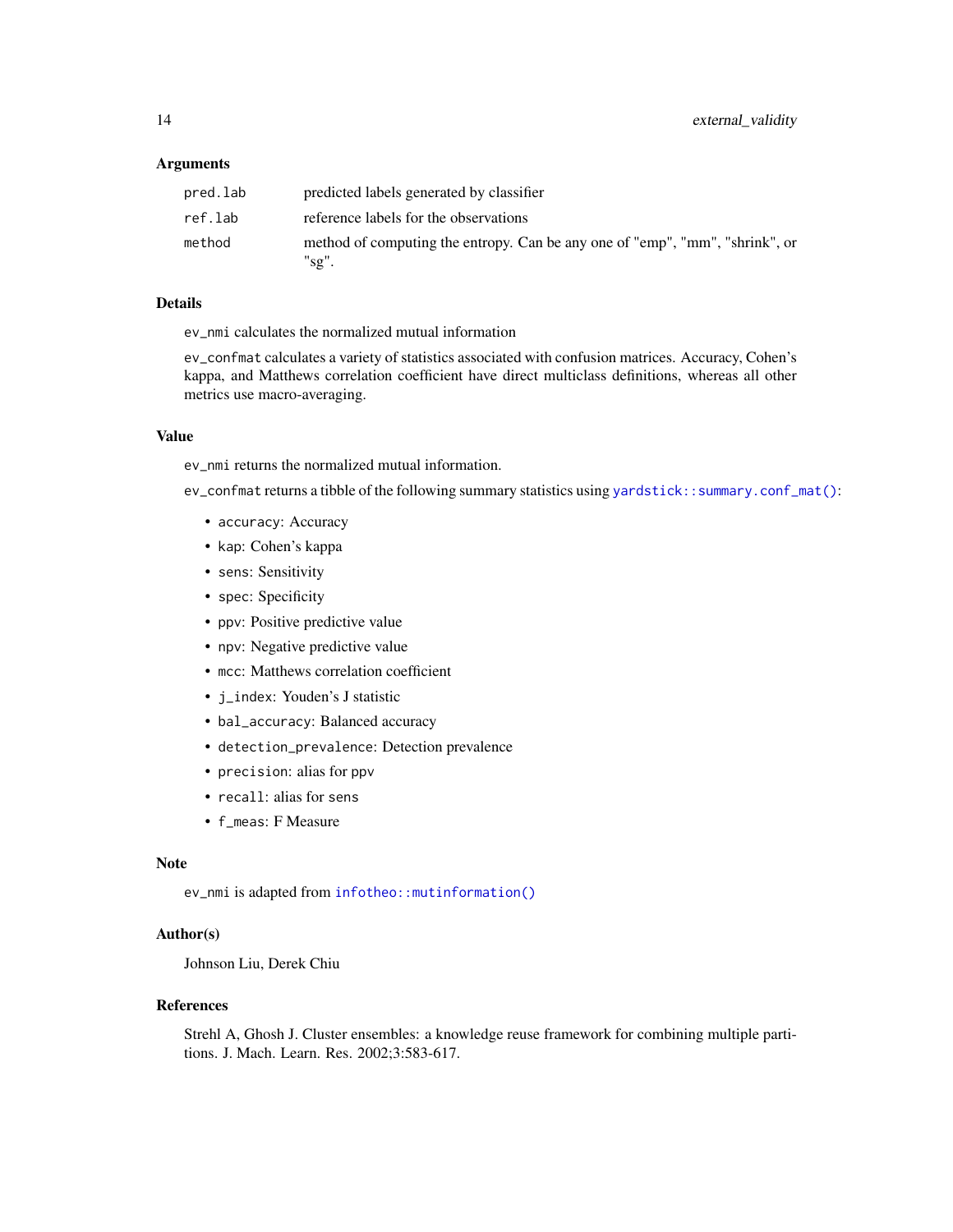#### <span id="page-14-0"></span>graphs to the contract of the contract of the contract of the contract of the contract of the contract of the contract of the contract of the contract of the contract of the contract of the contract of the contract of the

#### Examples

```
set.seed(1)
E \le matrix(rep(sample(1:4, 1000, replace = TRUE)), nrow = 100, byrow =
              FALSE)
x \le - sample(1:4, 100, replace = TRUE)
y \le - sample(1:4, 100, replace = TRUE)
ev_nmi(x, y)
ev_confmat(x, y)
```
graphs *Graphical Displays*

### Description

Graph cumulative distribution function (CDF) graphs, relative change in area under CDF curves, heatmaps, and cluster assignment tracking plots.

#### Usage

```
graph_cdf(mat)
graph_delta_area(mat)
graph_heatmap(mat, main = NULL)
graph_tracking(cl)
graph_all(x)
```
# Arguments

| mat  | same as x, or a list of consensus matrices computed from x for faster results  |
|------|--------------------------------------------------------------------------------|
| main | heatmap title. If NULL (default), the titles will be taken from names in mat   |
| cl   | same as x, or a matrix of consensus classes computed from x for faster results |
| X    | an object from consensus_cluster()                                             |

#### Details

graph\_cdf plots the CDF for consensus matrices from different algorithms. graph\_delta\_area calculates the relative change in area under CDF curve between algorithms. graph\_heatmap generates consensus matrix heatmaps for each algorithm in x. graph\_tracking tracks how cluster assignments change between algorithms. graph\_all is a wrapper that runs all graphing functions.

# Value

Various plots from graph\_\*{} functions. All plots are generated using ggplot, except for graph\_heatmap, which uses [NMF::aheatmap\(\)](#page-0-0). Colours used in graph\_heatmap and graph\_tracking utilize [RColorBrewer::brewer.pal\(\)](#page-0-0) palettes.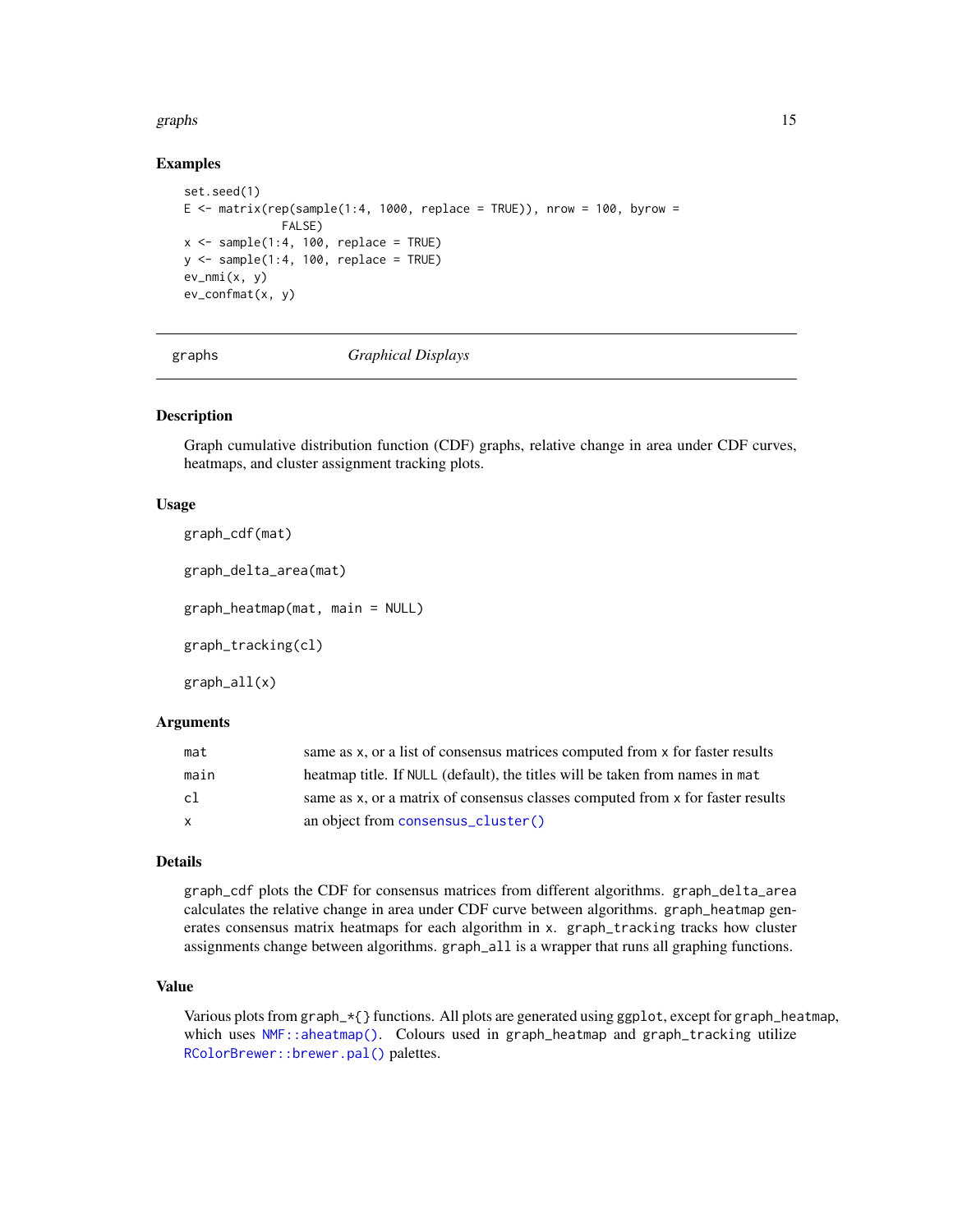#### <span id="page-15-0"></span>Author(s)

Derek Chiu

# References

https://stackoverflow.com/questions/4954507/calculate-the-area-under-a-curve

# Examples

```
# Consensus clustering for 3 algorithms
library(ggplot2)
set.seed(911)
x \le matrix(rnorm(80), ncol = 10)
CC1 \le consensus_cluster(x, nk = 2:4, reps = 3,
algorithms = c("hc", "pam", "km"), progress = FALSE)
# Plot CDF
p <- graph_cdf(CC1)
# Change y label and add colours
p + \text{ labs}(y = \text{"Probability"}) + \text{stat\_ecdf(aes(colour = k)) + }scale_color_brewer(palette = "Set2")
# Delta Area
p <- graph_delta_area(CC1)
# Heatmaps with column side colours corresponding to clusters
CC2 \le consensus_cluster(x, nk = 3, reps = 3, algorithms = "hc", progress =
FALSE)
graph_heatmap(CC2)
# Track how cluster assignments change between algorithms
p <- graph_tracking(CC1)
```
hgsc *Gene expression data for High Grade Serous Carcinoma from TCGA*

#### Description

There are 489 samples measured on 321 genes. Sample IDs are in the row names and gene names are in the column names. This data set is used for clustering HGSC into subtypes with prognostic significance. The cluster assignments obtained by TCGA are indicated by the last six characters of each row name in hgsc: MES.C1, IMM.C2, DIF.C4, and PRO.C5

#### Usage

hgsc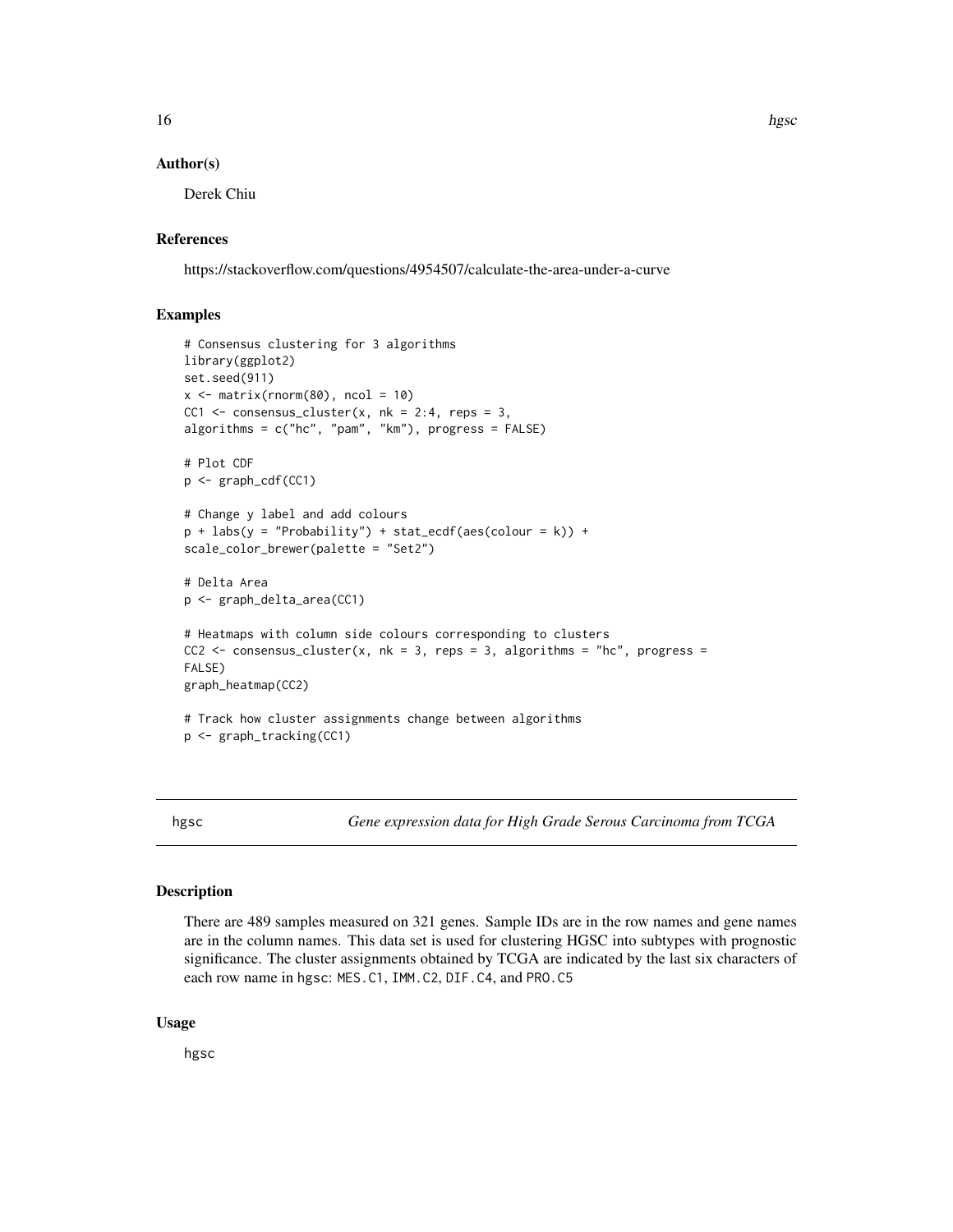# <span id="page-16-0"></span>impute\_knn 17

# Format

A data frame with 489 rows and 321 columns.

<span id="page-16-1"></span>impute\_knn *K-Nearest Neighbours imputation*

# Description

The non-missing cases indicate the training set, and missing cases indicate the test set.

#### Usage

 $impute_knn(x, data, seed = 123456)$ 

# Arguments

| $\mathsf{x}$ | clustering object                              |
|--------------|------------------------------------------------|
| data         | data matrix                                    |
| seed         | random seed for knn imputation reproducibility |

#### Value

An object with (potentially not all) missing values imputed with K-Nearest Neighbours.

#### **Note**

We consider 5 nearest neighbours and the minimum vote for definite decision is 3.

# Author(s)

Aline Talhouk

# See Also

Other imputation functions: [impute\\_missing\(](#page-17-1))

# Examples

```
data(hgsc)
dat <- hgsc[1:100, 1:50]
x <- consensus_cluster(dat, nk = 4, reps = 4, algorithms = c("km", "hc",
"diana"), progress = FALSE)
x \le apply(x, 2:4, impute_knn, data = dat, seed = 1)
```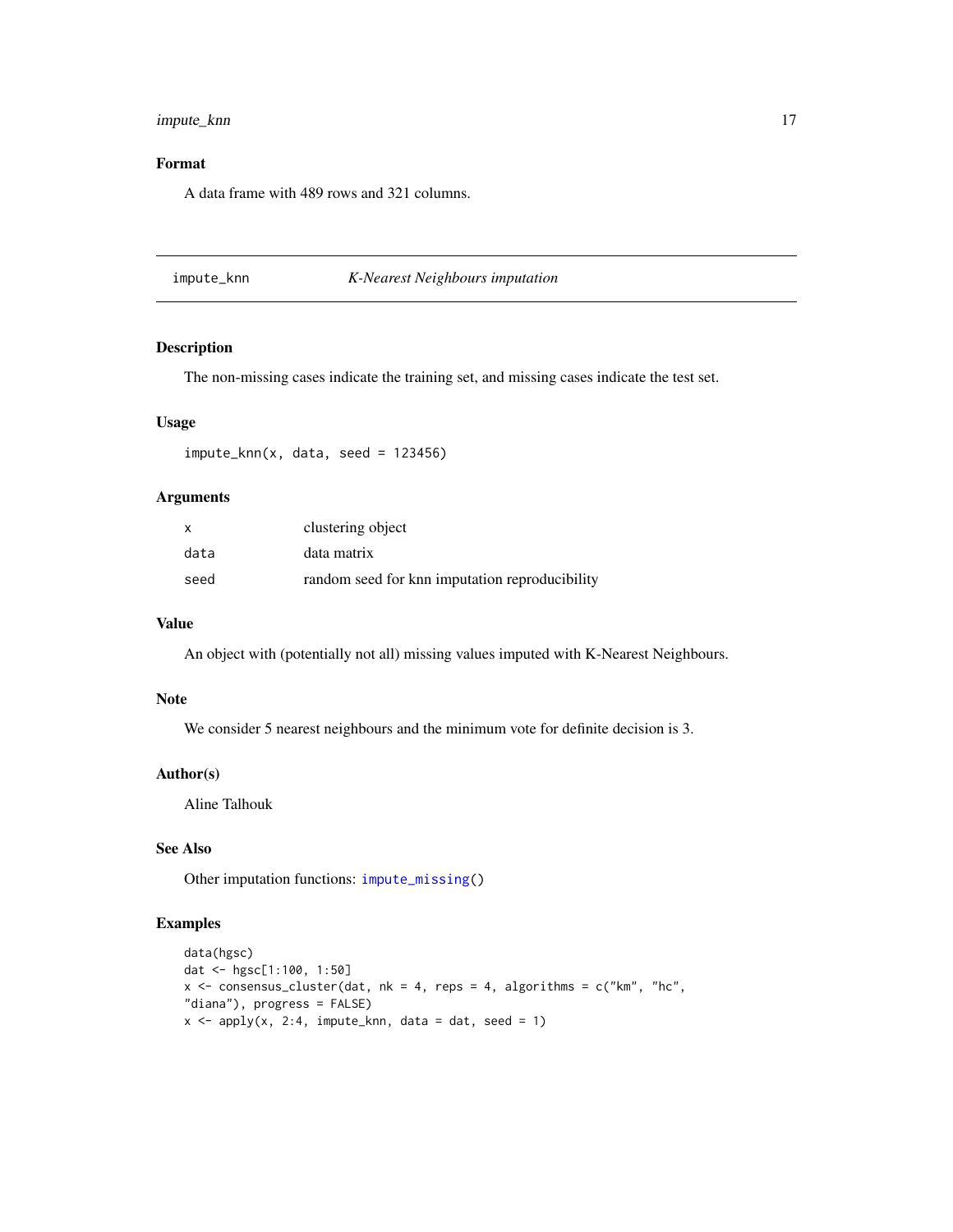<span id="page-17-1"></span><span id="page-17-0"></span>impute\_missing *Impute missing values*

### Description

Impute missing values from bootstrapped subsampling

# Usage

impute\_missing(E, data, nk)

#### Arguments

|      | 4D array of clusterings from consensus_cluster. The number of rows is equal<br>to the number of cases to be clustered, number of columns is equal to the clus-<br>terings obtained by different resamplings of the data, the third dimension are the<br>different algorithms and the fourth dimension are cluster sizes. |
|------|--------------------------------------------------------------------------------------------------------------------------------------------------------------------------------------------------------------------------------------------------------------------------------------------------------------------------|
| data | data matrix with samples as rows and genes/features as columns                                                                                                                                                                                                                                                           |
| nk   | cluster size to extract data for (single value)                                                                                                                                                                                                                                                                          |

# Details

The default output from consensus\_cluster will undoubtedly contain NA entries because each replicate chooses a random subset (with replacement) of all samples. Missing values should first be imputed using [impute\\_knn\(\)](#page-16-1). Not all missing values are guaranteed to be imputed by KNN. See [class::knn\(\)](#page-0-0) for details. Thus, any remaining missing values are imputed using majority voting.

#### Value

If flattened matrix consists of more than one repetition, i.e. it isn't a column vector, then the function returns a matrix of clusterings with complete cases imputed using majority voting, and relabelled, for chosen k.

# Author(s)

Aline Talhouk

# See Also

Other imputation functions: [impute\\_knn\(](#page-16-1))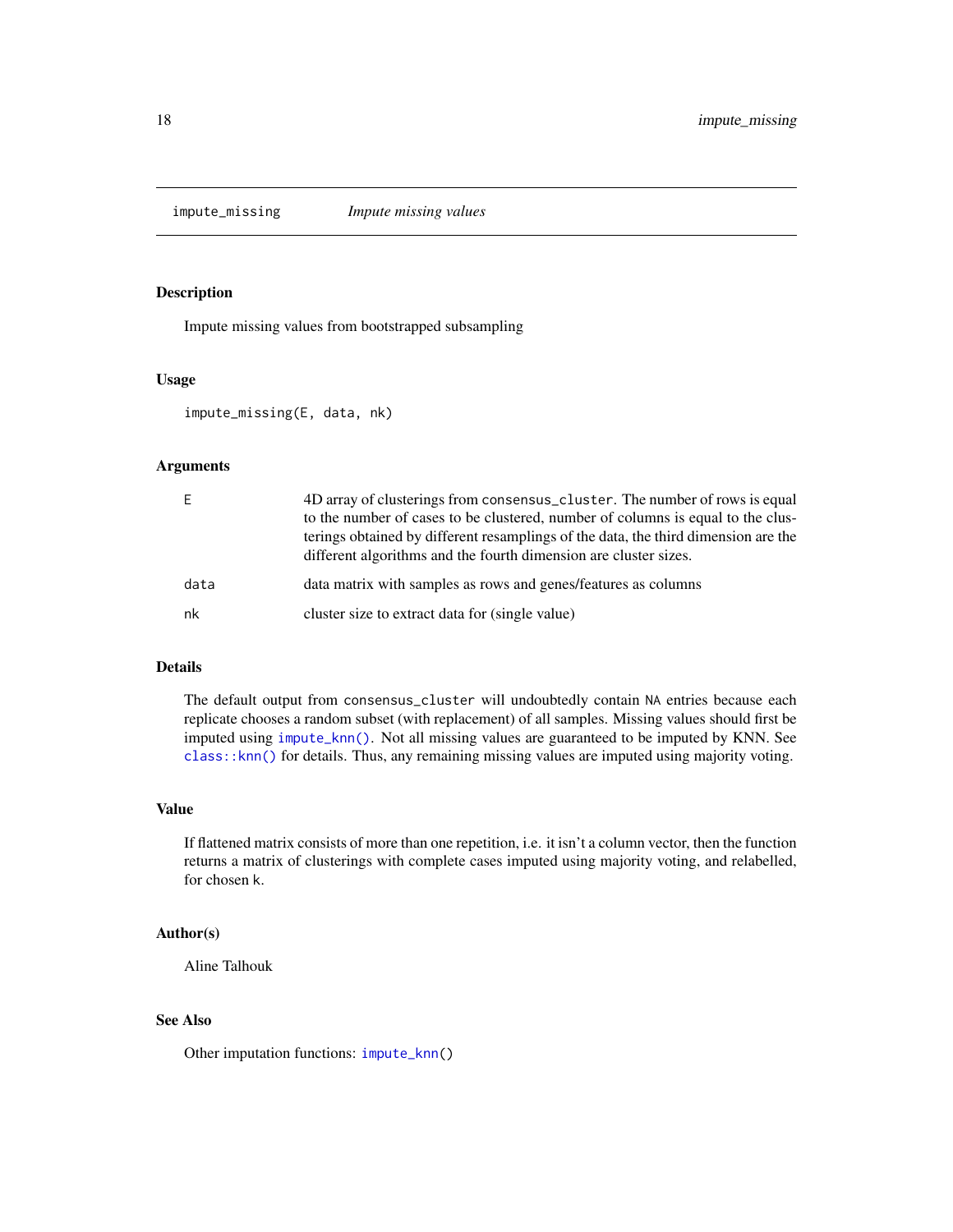#### <span id="page-18-0"></span>k\_modes 19

# Examples

```
data(hgsc)
dat <- hgsc[1:100, 1:50]
E <- consensus_cluster(dat, nk = 3:4, reps = 10, algorithms = c("hc", "km",
"sc"), progress = FALSE)
sum(is.na(E))
E_imputed <- impute_missing(E, dat, 4)
sum(is.na(E_imputed))
```
<span id="page-18-1"></span>k\_modes *K-modes*

# Description

Combine clustering results using K-modes.

# Usage

 $k_modes(E, is.relabeled = TRUE, seed = 1)$ 

#### Arguments

| F.            | a matrix of clusterings with number of rows equal to the number of cases to<br>be clustered, number of columns equal to the clustering obtained by different<br>resampling of the data, and the third dimension are the different algorithms.<br>Matrix may already be two-dimensional. |
|---------------|-----------------------------------------------------------------------------------------------------------------------------------------------------------------------------------------------------------------------------------------------------------------------------------------|
| is.relabelled | logical; if FALSE the data will be relabelled using the first clustering as the ref-<br>erence.                                                                                                                                                                                         |
| seed          | random seed for reproducibility                                                                                                                                                                                                                                                         |

# Details

Combine clustering results generated using different algorithms and different data perturbations by k-modes. This method is the categorical data analog of k-means clustering. Complete cases are needed: i.e. no NAs. If the matrix contains NAs those are imputed by majority voting (after class relabeling).

# Value

a vector of cluster assignments based on k-modes

# Author(s)

Aline Talhouk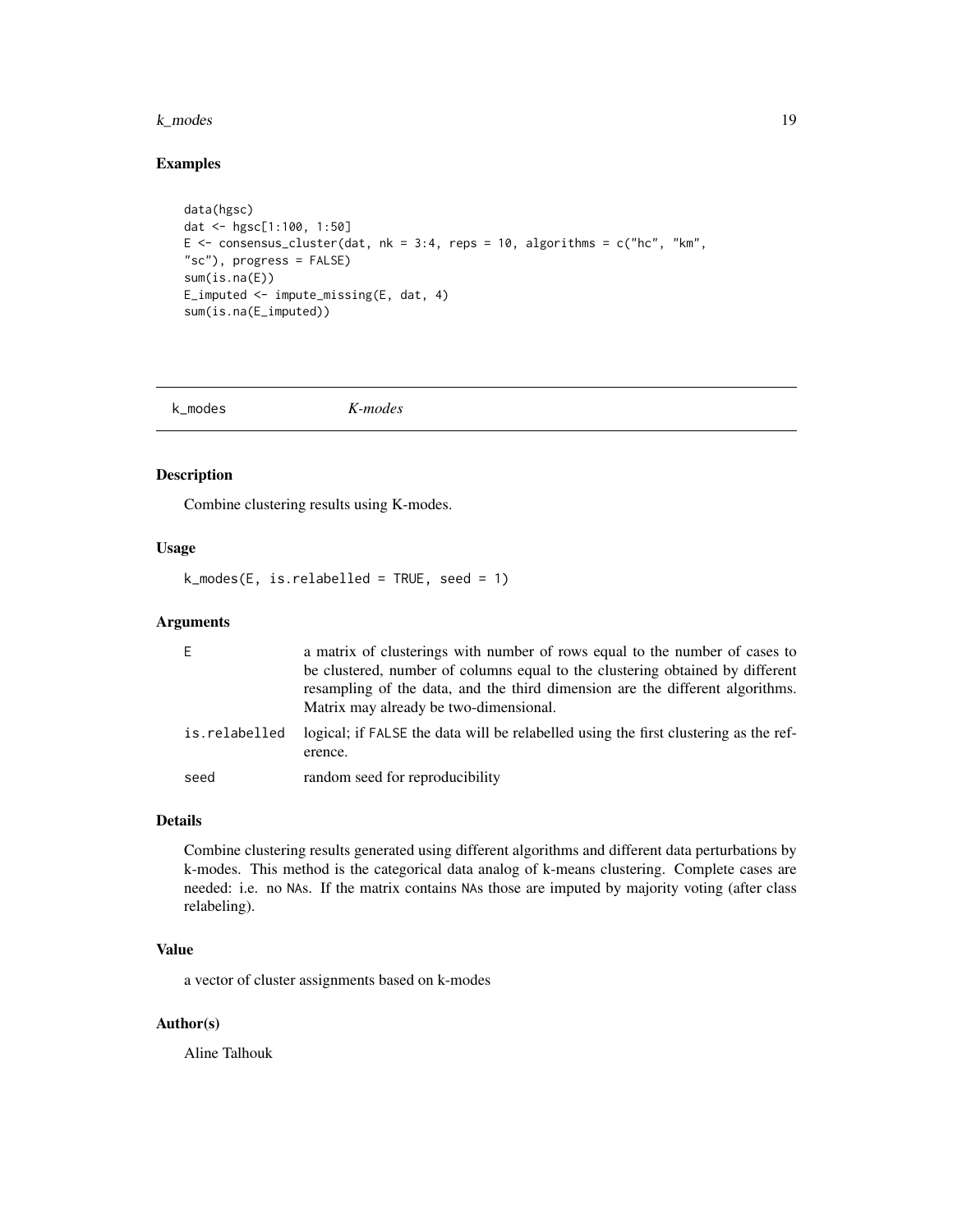# See Also

Other consensus functions: [CSPA\(](#page-9-1)), [LCA\(](#page-19-1)), [LCE\(](#page-20-1)), [majority\\_voting\(](#page-21-1))

# Examples

```
data(hgsc)
dat <- hgsc[1:100, 1:50]
cc < - consensus_cluster(dat, nk = 4, reps = 6, algorithms = "pam", progress =
FALSE)
table(k_modes(cc[, , 1, 1, drop = FALSE], is.relabelled = FALSE))
```
<span id="page-19-1"></span>

#### LCA *Latent Class Analysis*

# Description

Combine clustering results using latent class analysis.

# Usage

```
LCA(E, is.relabelled = TRUE, seed = 1)
```
# Arguments

| Ε             | a matrix of clusterings with number of rows equal to the number of cases to<br>be clustered, number of columns equal to the clustering obtained by different<br>resampling of the data, and the third dimension are the different algorithms.<br>Matrix may already be two-dimensional. |
|---------------|-----------------------------------------------------------------------------------------------------------------------------------------------------------------------------------------------------------------------------------------------------------------------------------------|
| is.relabelled | logical; if FALSE the data will be relabelled using the first clustering as the ref-<br>erence.                                                                                                                                                                                         |
| seed          | random seed for reproducibility                                                                                                                                                                                                                                                         |

# Value

a vector of cluster assignments based on LCA

# Author(s)

Derek Chiu

# See Also

Other consensus functions: [CSPA\(](#page-9-1)), [LCE\(](#page-20-1)), [k\\_modes\(](#page-18-1)), [majority\\_voting\(](#page-21-1))

<span id="page-19-0"></span>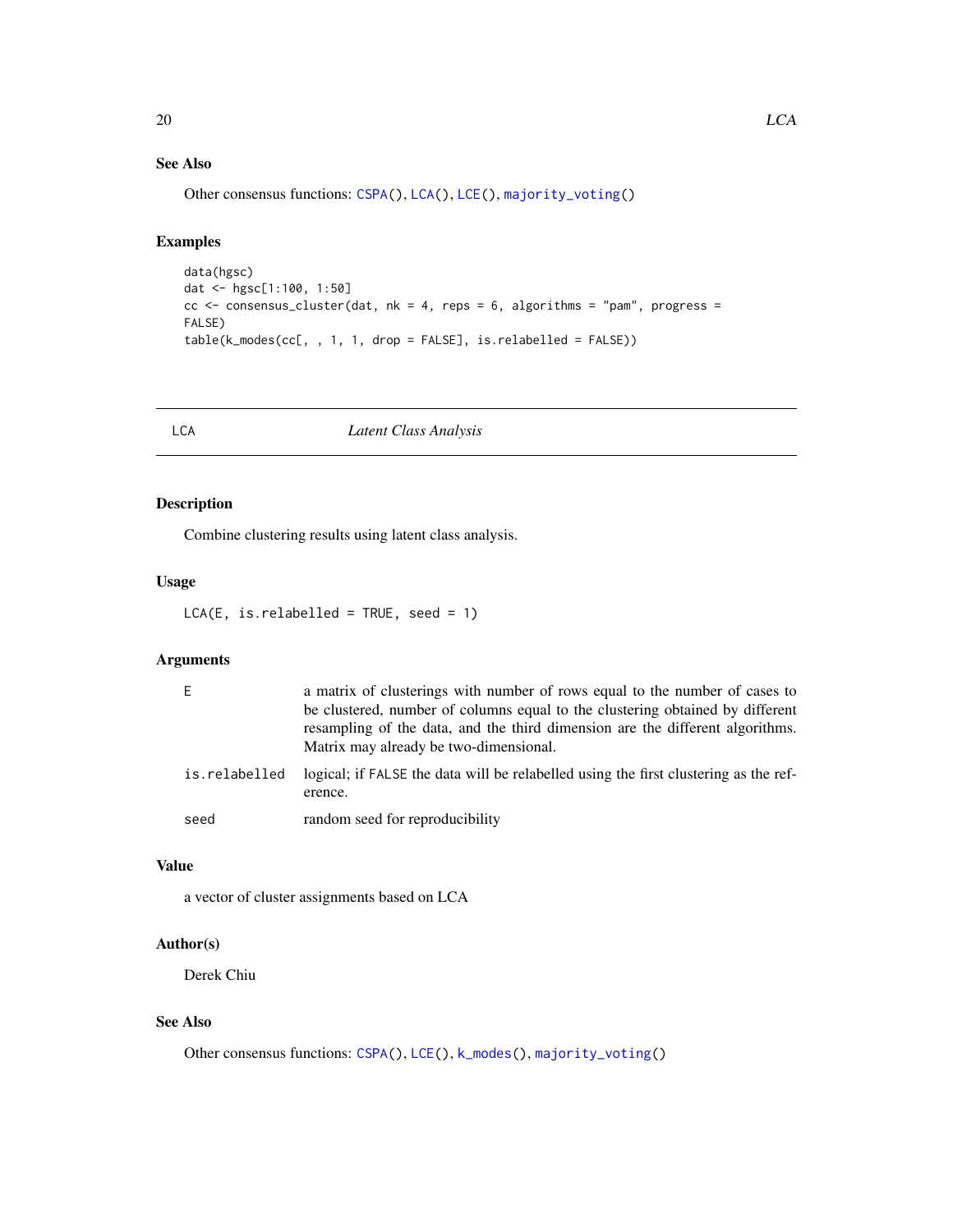### <span id="page-20-0"></span> $LCE$  21

# Examples

```
data(hgsc)
dat <- hgsc[1:100, 1:50]
cc < - consensus_cluster(dat, nk = 4, reps = 6, algorithms = "pam", progress =
FALSE)
table(LCA(cc[, , 1, 1, drop = FALSE], is.relabelled = FALSE))
```
# <span id="page-20-1"></span>LCE *Linkage Clustering Ensemble*

# Description

Generate a cluster assignment from a CTS, SRS, or ASRS similarity matrix.

# Usage

LCE(E, k, dc = 0.8, R = 10, sim.mat =  $c("cts", "srs", "ass")$ )

# Arguments

| F       | is an array of clustering results. An error is thrown if there are missing values.<br>$impute_missing()$ can be used beforehand. |
|---------|----------------------------------------------------------------------------------------------------------------------------------|
| k       | requested number of clusters                                                                                                     |
| dc      | decay constant for CTS, SRS, or ASRS matrix                                                                                      |
| R       | number of repetitions for SRS matrix                                                                                             |
| sim.mat | similarity matrix; choices are "cts", "srs", "asrs".                                                                             |

# Value

a vector containing the cluster assignment from either the CTS, SRS, or ASRS similarity matrices

# Author(s)

Johnson Liu

# See Also

Other consensus functions: [CSPA\(](#page-9-1)), [LCA\(](#page-19-1)), [k\\_modes\(](#page-18-1)), [majority\\_voting\(](#page-21-1))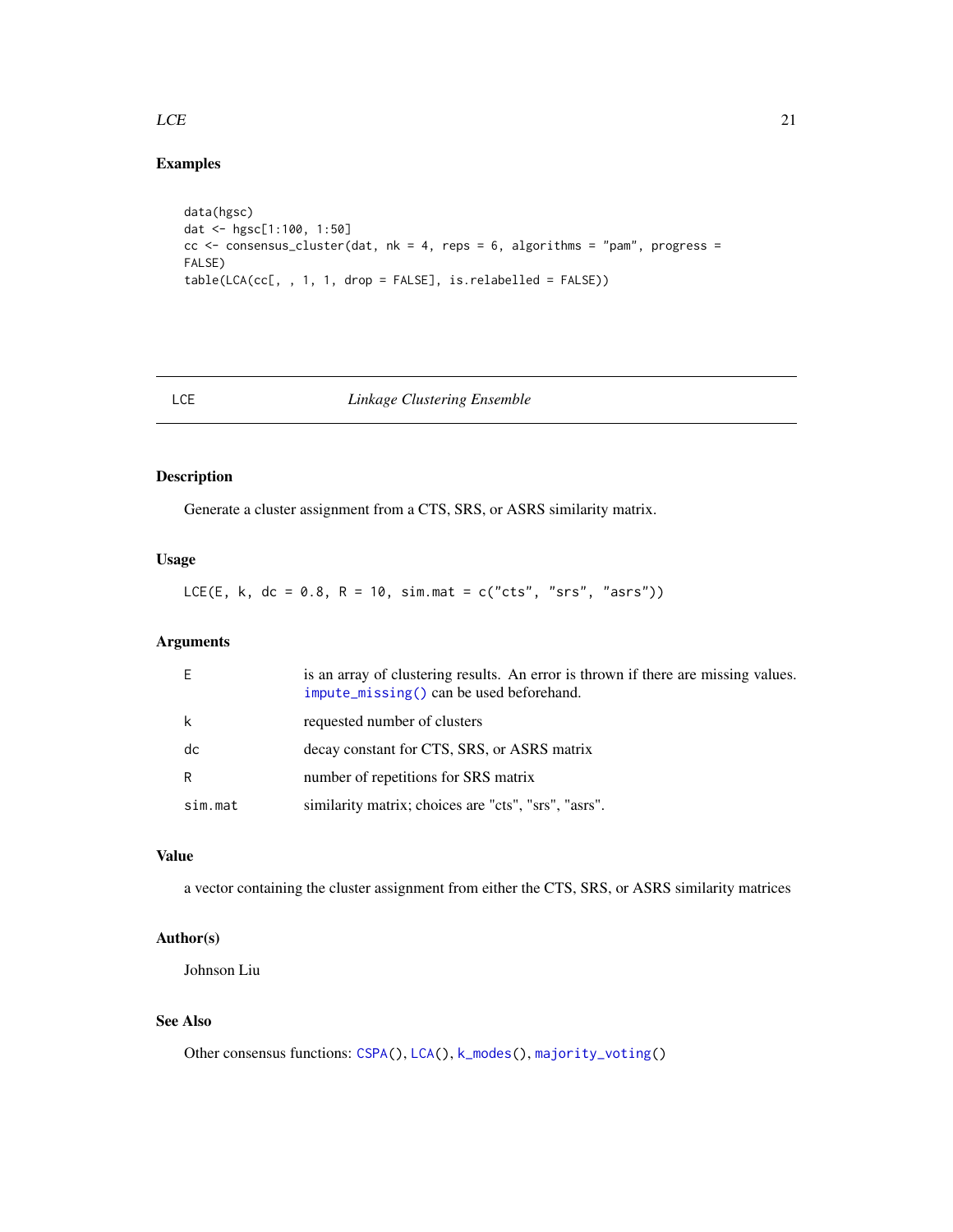```
data(hgsc)
dat <- hgsc[1:100, 1:50]
x <- consensus_cluster(dat, nk = 4, reps = 4, algorithms = c("km", "hc"),
progress = FALSE)
## Not run:
LCE(E = x, k = 4, sim.mat = "asrs")
## End(Not run)
x \le apply(x, 2:4, impute_knn, data = dat, seed = 1)
x_i imputed \le impute_missing(x, dat, nk = 4)
LCE(E = x_i) imputed, k = 4, sim.mat = "cts")
```
<span id="page-21-1"></span>majority\_voting *Majority voting*

#### Description

Combine clustering results using majority voting.

#### Usage

```
majority_voting(E, is.relabelled = TRUE)
```
#### Arguments

| E             | a matrix of clusterings with number of rows equal to the number of cases to<br>be clustered, number of columns equal to the clustering obtained by different<br>resampling of the data, and the third dimension are the different algorithms.<br>Matrix may already be two-dimensional. |
|---------------|-----------------------------------------------------------------------------------------------------------------------------------------------------------------------------------------------------------------------------------------------------------------------------------------|
| is.relabelled | logical; if FALSE the data will be relabelled using the first clustering as the ref-<br>erence.                                                                                                                                                                                         |

#### Details

Combine clustering results generated using different algorithms and different data perturbations by majority voting. The class of a sample is the cluster label which was selected most often across algorithms and subsamples.

# Value

a vector of cluster assignments based on majority voting

# Author(s)

Aline Talhouk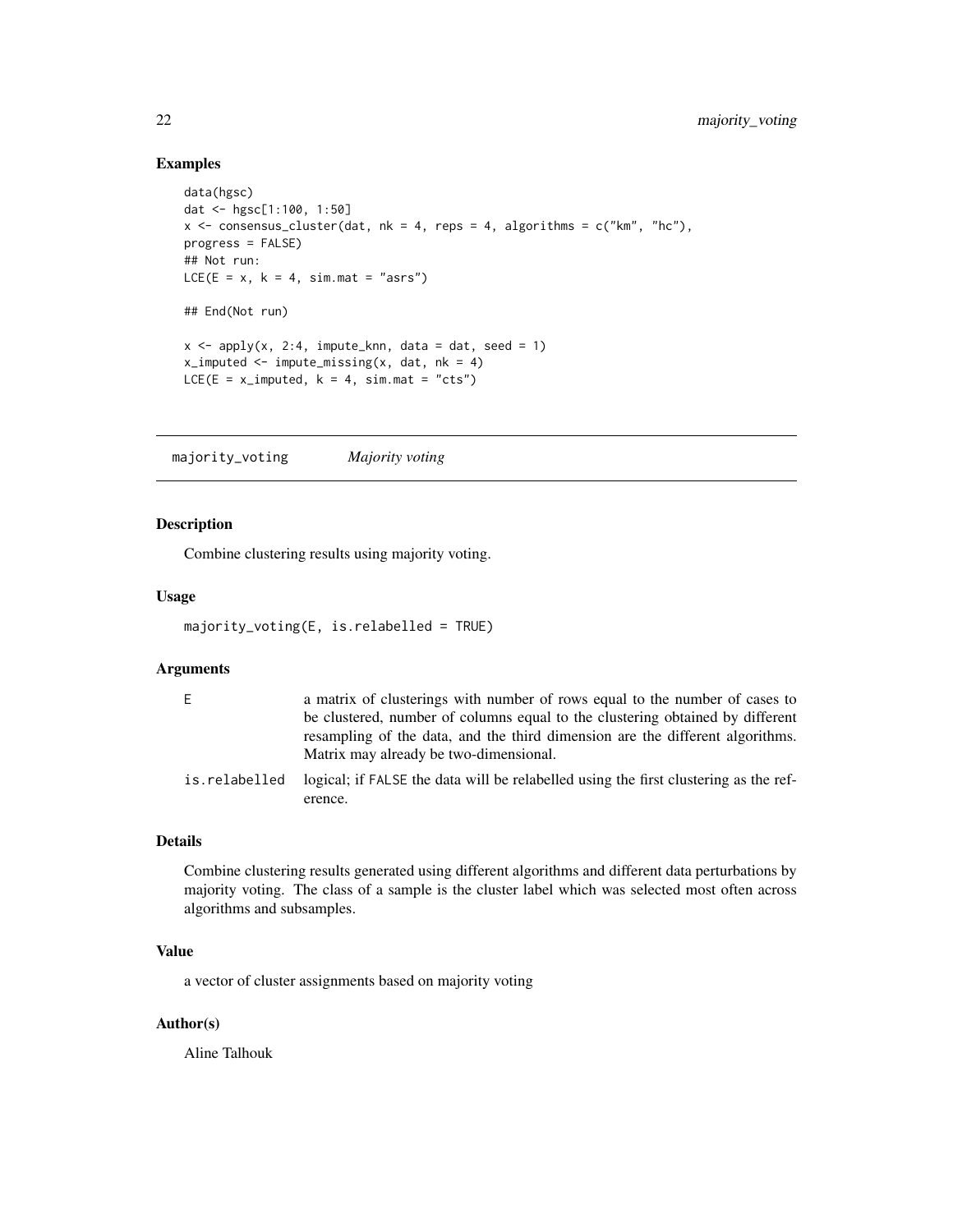#### <span id="page-22-0"></span>min\_fnorm 23

#### See Also

Other consensus functions: [CSPA\(](#page-9-1)), [LCA\(](#page-19-1)), [LCE\(](#page-20-1)), [k\\_modes\(](#page-18-1))

#### Examples

```
data(hgsc)
dat <- hgsc[1:100, 1:50]
cc < - consensus_cluster(dat, nk = 4, reps = 6, algorithms = "pam", progress =
FALSE)
table(majority_voting(cc[, , 1, 1, drop = FALSE], is.relabelled = FALSE))
```
min\_fnorm *Minimize Frobenius norm for between two matrices*

#### Description

Finds a permutation of a matrix such that its Frobenius norm with another matrix is minimized.

#### Usage

 $min_fnorm(A, B = diag(nrow(A)))$ 

# Arguments

| A | data matrix we want to permute                                                                                                                     |
|---|----------------------------------------------------------------------------------------------------------------------------------------------------|
| B | matrix whose distance with the permuted A we want to minimize. By default, B<br>$\leq$ diag(nrow(A)), so the permutation maximizes the trace of A. |

# Details

Finds the permutation P of A such that  $||PA - B||$  is minimum in Frobenius norm. Uses the linearsum assignment problem (LSAP) solver in the package clue. The default B is the identity matrix of same dimension, so that the permutation of A maximizes its trace. This procedure is useful for constructing a confusion matrix when we don't know the true class labels of a predicted class and want to compare to a reference class.

# Value

Permuted matrix such that it is the permutation of A closest to B

#### Author(s)

Ravi Varadhan: https://stat.ethz.ch/pipermail/r-help/2010-April/236664.html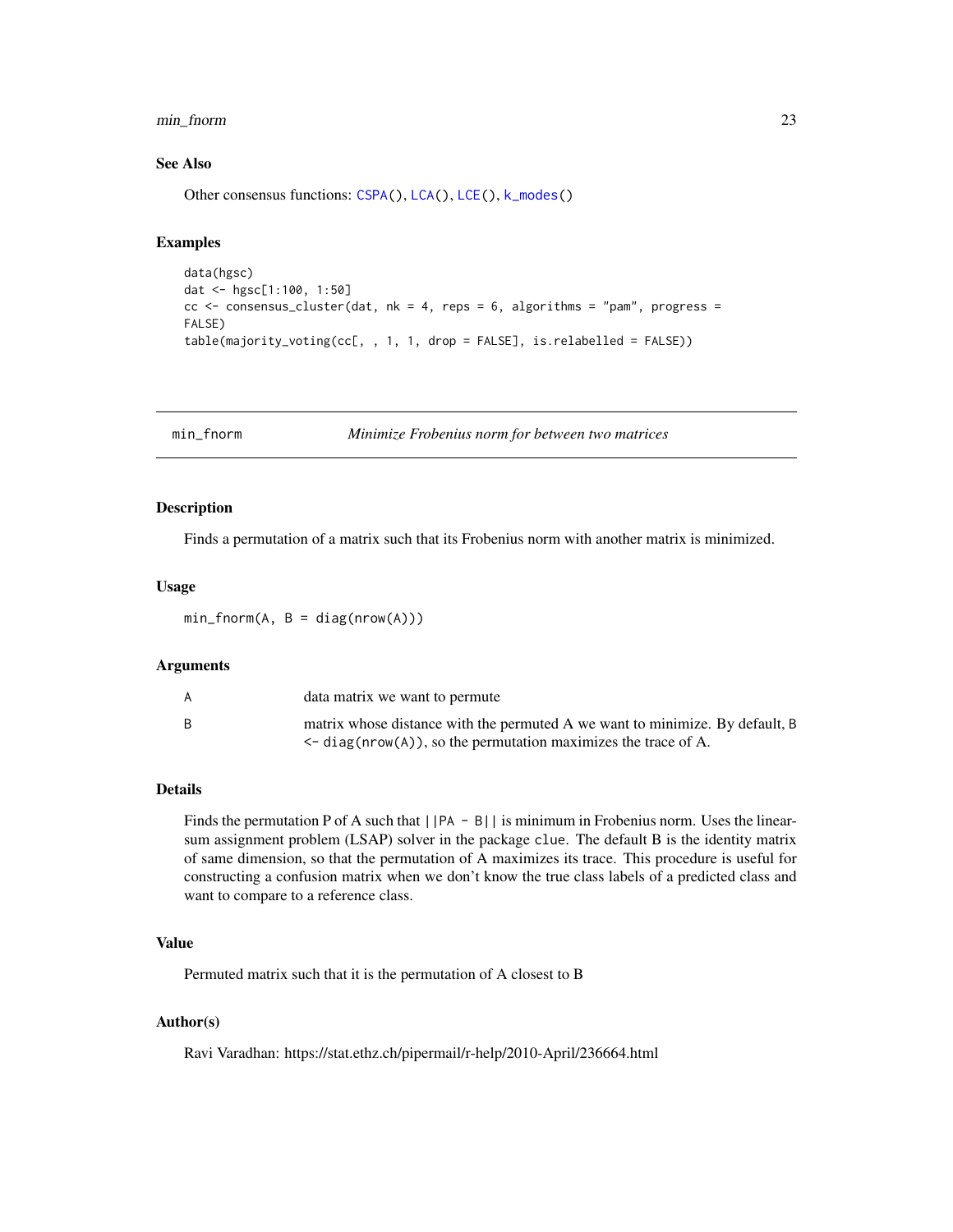```
set.seed(1)
A \leq matrix(sample(1:25, size = 25, rep = FALSE), 5, 5)
min fnorm(A)
```
#### PAC *Proportion of Ambiguous Clustering*

#### Description

Given a consensus matrix, returns the proportion of ambiguous clusters (PAC). This is a robust way to assess clustering performance.

#### Usage

PAC(cm, lower =  $0$ , upper = 1)

# Arguments

| cm    | consensus matrix. Should be symmetric and values between 0 and 1. |
|-------|-------------------------------------------------------------------|
| lower | the lower bound that determines what is ambiguous                 |
| upper | the upper bound that determines what is ambiguous                 |

#### Details

Since a consensus matrix is symmetric, we only look at its lower (or upper) triangular matrix. The proportion of entries strictly between lower and upper is the PAC. In a perfect clustering, the consensus matrix would consist of only 0s and 1s, and the PAC assessed on the (0, 1) interval would have a perfect score of 0. Using a  $(0.1, 0.9)$  interval for defining ambiguity is common as well.

The PAC is not, strictly speaking, an internal validity index. Originally used to choose the optimal number of clusters, here we use it to assess cluster stability. However, PAC is still agnostic any gold standard clustering result so we use it like an internal validity index.

# Value

the PAC is a score used in clustering performance. The lower it is the better, because we want minimal ambiguity amongst the consensus.

#### Author(s)

Derek Chiu

#### References

Senbabaoglu, Y., Michailidis, G., & Li, J. Z. (2014). Critical limitations of consensus clustering in class discovery. Scientific reports, 4.

<span id="page-23-0"></span>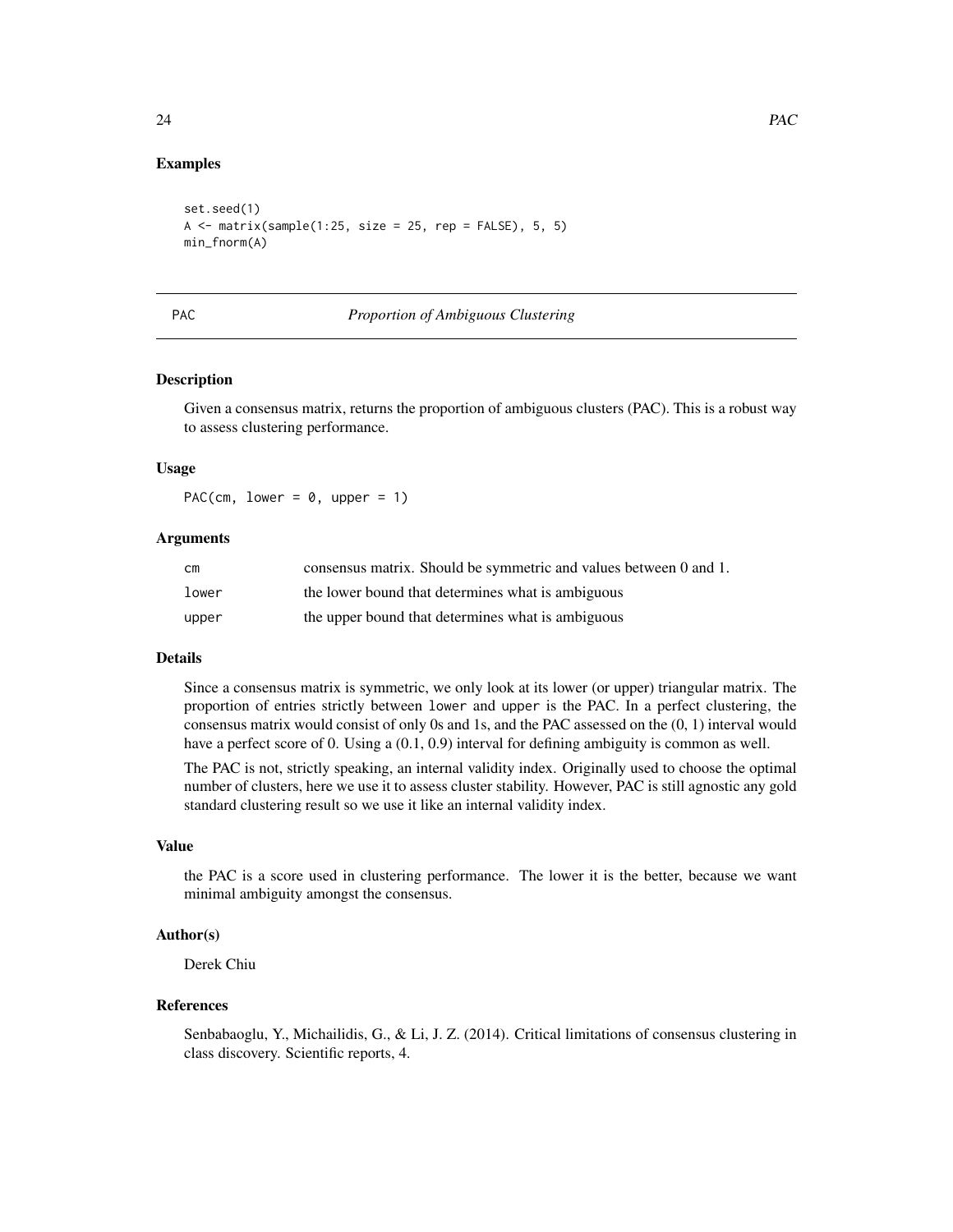```
set.seed(1)
x <- replicate(100, rbinom(100, 4, 0.2))
y <- consensus_matrix(x)
PAC(y, lower = 0.05, upper = 0.95)
```

| $\sim$ | . .<br>. .<br>٠ |  |
|--------|-----------------|--|
|        |                 |  |

Simulate and select null distributions on empirical gene-gene correla*tions*

# Description

Using a principal component constructed from the sample space, we simulate null distributions with univariate Normal distributions using pcn\_simulate. Then a subset of these distributions is chosen using pcn\_select.

# Usage

```
pcn_simulate(data, n.sim = 50)
```
pcn\_select(data.sim, cl, type = c("rep", "range"), int = 5)

# Arguments

| data     | data matrix with rows as samples, columns as features                             |
|----------|-----------------------------------------------------------------------------------|
| n.sim    | The number of simulated datasets to simulate                                      |
| data.sim | an object from pcn_simulate                                                       |
| cl       | vector of cluster memberships                                                     |
| type     | select either the representative dataset ("rep") or a range of datasets ("range") |
| int      | every int data sets from median-ranked data. sim are taken. Defaults to 5.        |

# Value

pcn\_simulate returns a list of length n.sim. Each element is a simulated matrix using this "Principal Component Normal" (pcn) procedure.

pcn\_select returns a list with elements

- ranks: When type = "range", ranks of each extracted dataset shown
- ind: index of representative simulation
- dat: simulation data representation of all in pcNormal

#### Author(s)

Derek Chiu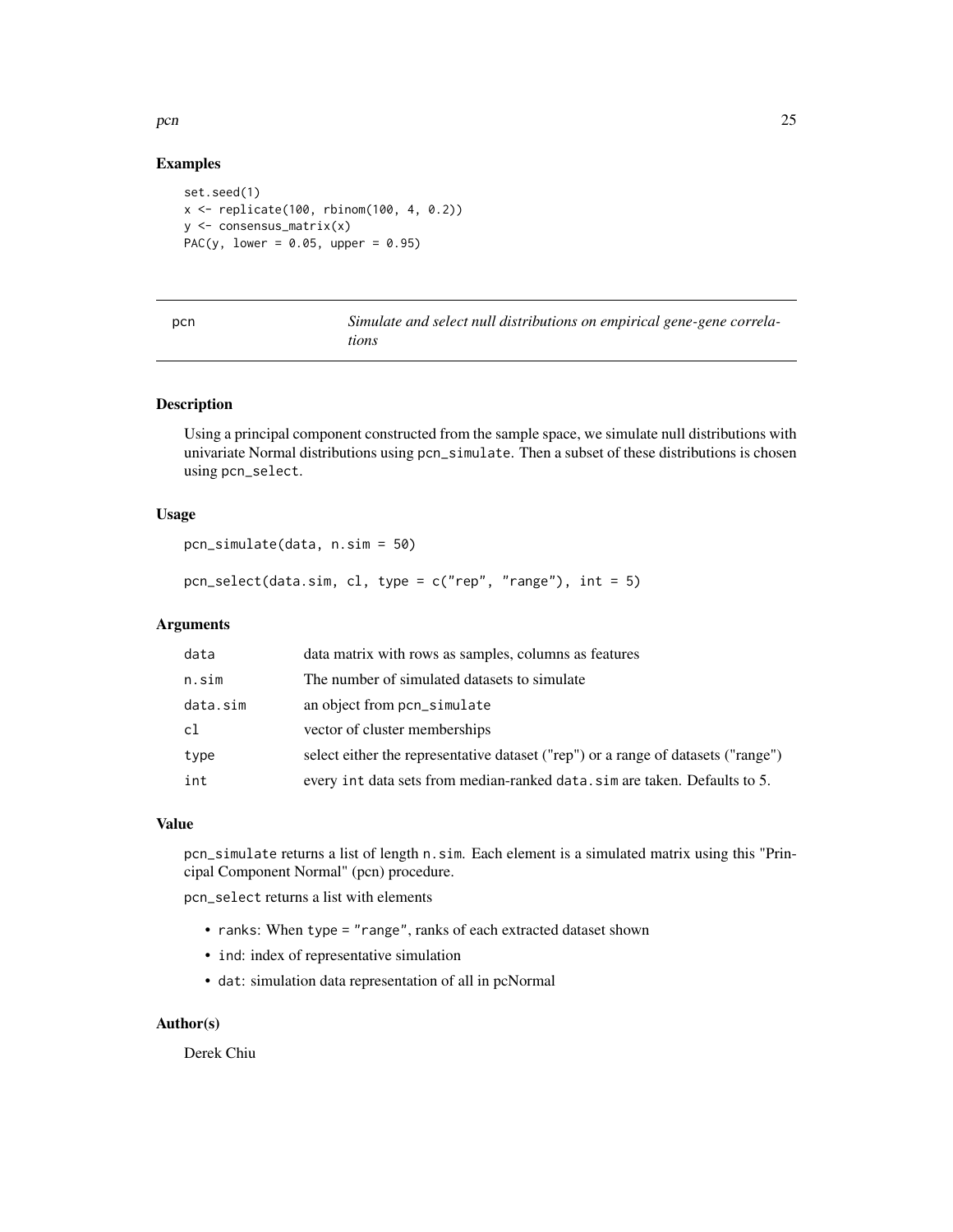```
set.seed(9)
A \leftarrow matrix(rnorm(300), nrow = 20)pc.dat <- pcn_simulate(A, n.sim = 50)
cl \leftarrow sample(1:4, 20, replace = TRUE)pc.select <- pcn_select(pc.dat, cl, "rep")
```
prepare\_data *Prepare data for consensus clustering*

# Description

Perform feature selection or dimension reduction to remove noise variables.

#### Usage

```
prepare_data(
  data,
  scale = TRUE,
  type = c("conventional", "robust", "tsne"),
 min-var = 1\lambda
```
# Arguments

| data    | data matrix with rows as samples and columns as variables                                                                                                                                                                                                                                                                                                |
|---------|----------------------------------------------------------------------------------------------------------------------------------------------------------------------------------------------------------------------------------------------------------------------------------------------------------------------------------------------------------|
| scale   | logical; should the data be centered and scaled?                                                                                                                                                                                                                                                                                                         |
| type    | if we use "conventional" measures (default), then the mean and standard devi-<br>ation are used for centering and scaling, respectively. If "robust" measures are<br>specified, the median and median absolute deviation (MAD) are used. Alterna-<br>tively, we can apply "tsne" for dimension reduction.                                                |
| min.var | minimum variability measure threshold used to filter the feature space for only<br>highly variable features. Only features with a minimum variability measure<br>across all samples greater than min. var will be used. If type = "conventional",<br>the standard deviation is the measure used, and if type = "robust", the MAD<br>is the measure used. |

# Details

We can apply a basic filtering method of feature selection that removes variables with low signal and (optionally) scales before consensus clustering. Or, we can use t-SNE dimension reduction to transform the data to just two variables. This lower-dimensional embedding allows algorithms such as hierarchical clustering to achieve greater performance.

# Value

dataset prepared for usage in consensus\_cluster

<span id="page-25-0"></span>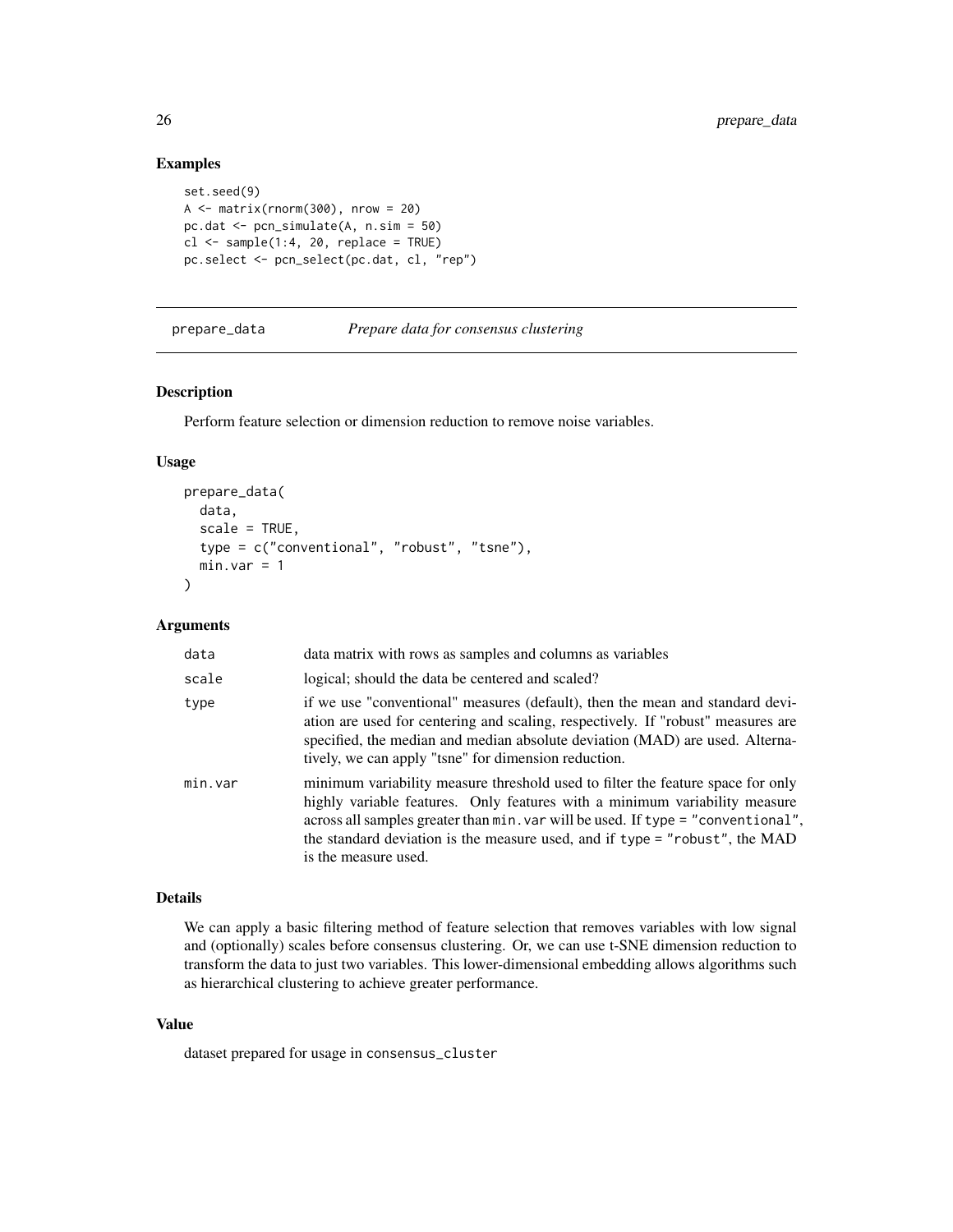# <span id="page-26-0"></span>relabel\_class 27

# Author(s)

Derek Chiu

# Examples

```
set.seed(2)
x <- replicate(10, rnorm(100))
x.prep <- prepare_data(x)
dim(x)
dim(x.prep)
```
relabel\_class *Relabel classes to a standard*

# Description

Relabel clustering categories to match to a standard by minimizing the Frobenius norm between the two labels.

# Usage

relabel\_class(pred.cl, ref.cl)

# Arguments

| pred.cl | vector of predicted cluster assignments |
|---------|-----------------------------------------|
| ref.cl  | vector of reference labels to match to  |

# Value

A vector of relabeled cluster assignments

# Author(s)

Aline Talhouk

# Examples

```
set.seed(2)
pred <- sample(1:4, 100, replace = TRUE)
true \leq sample(1:4, 100, replace = TRUE)
relabel_class(pred, true)
```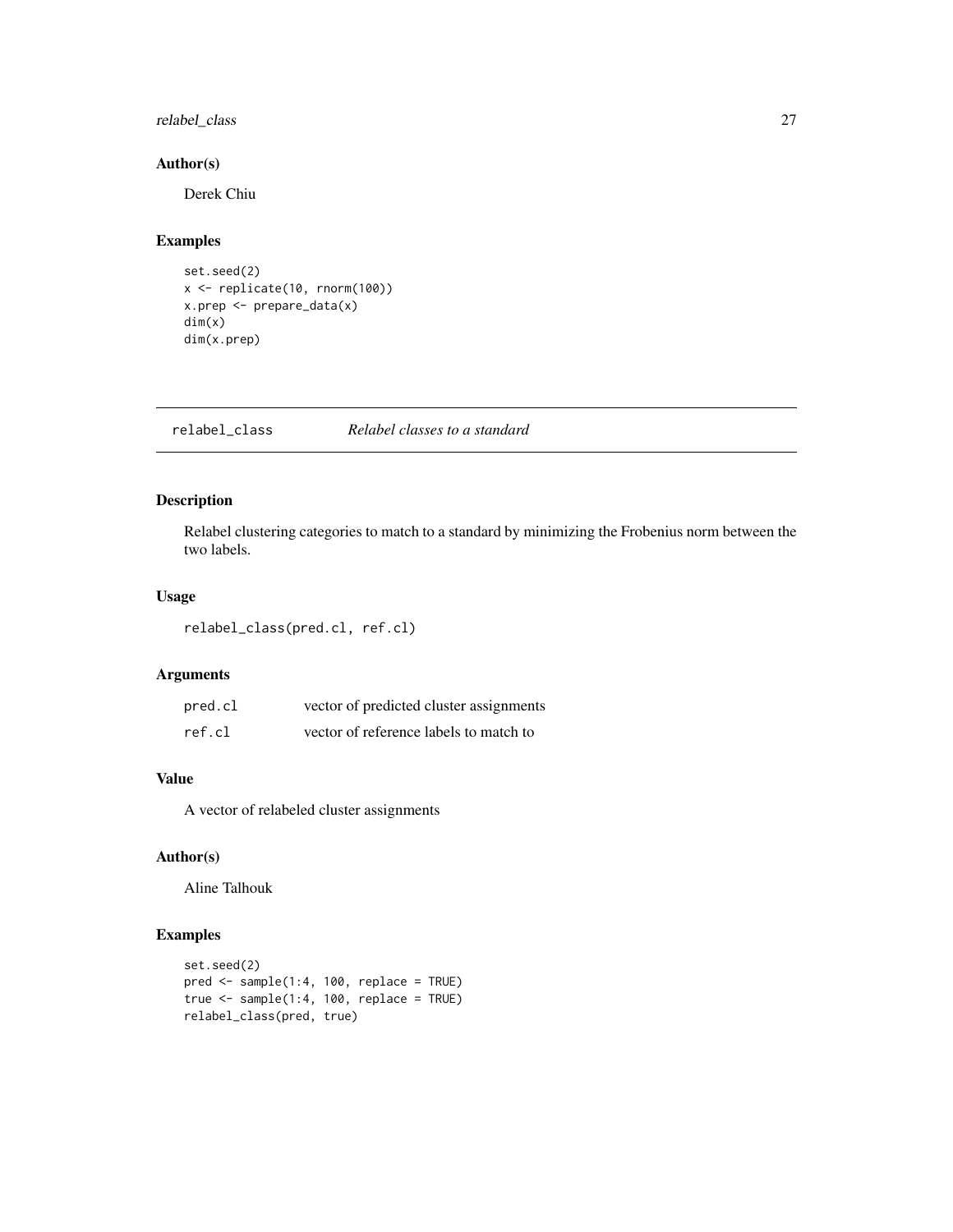<span id="page-27-0"></span>

# Description

Uses the SigClust K-Means algorithm to assess significance of clustering results.

# Usage

```
sigclust(x, k, nsim, nrep = 1, labflag = 0, label = 0, icovest = 2)
```
#### Arguments

| $\mathsf{x}$ | data matrix, samples are rows and features are columns  |
|--------------|---------------------------------------------------------|
| k            | cluster size to test against                            |
| nsim         | number of simulations                                   |
| nrep         | See sigclust::sigclust() for details.                   |
| labflag      | See sigclust::sigclust() for details.                   |
| label        | true class label. See sigclust::sigclust() for details. |
| icovest      | type of covariance matrix estimation                    |

## Details

This function is a wrapper for the original [sigclust::sigclust\(\)](#page-0-0), except that an additional parameter k is allows testing against any number of clusters. In addition, the default type of covariance estimation is also different.

# Value

An object of class sigclust. See [sigclust::sigclust\(\)](#page-0-0) for details.

#### Author(s)

Hanwen Huang: <hanwenh@email.unc.edu>; Yufeng Liu: <yfliu@email.unc.edu>; J. S. Marron: <marron@email.unc.edu>

# References

Liu, Yufeng, Hayes, David Neil, Nobel, Andrew and Marron, J. S, 2008, *Statistical Significance of Clustering for High-Dimension, Low-Sample Size Data*, *Journal of the American Statistical Association* 103(483) 1281–1293.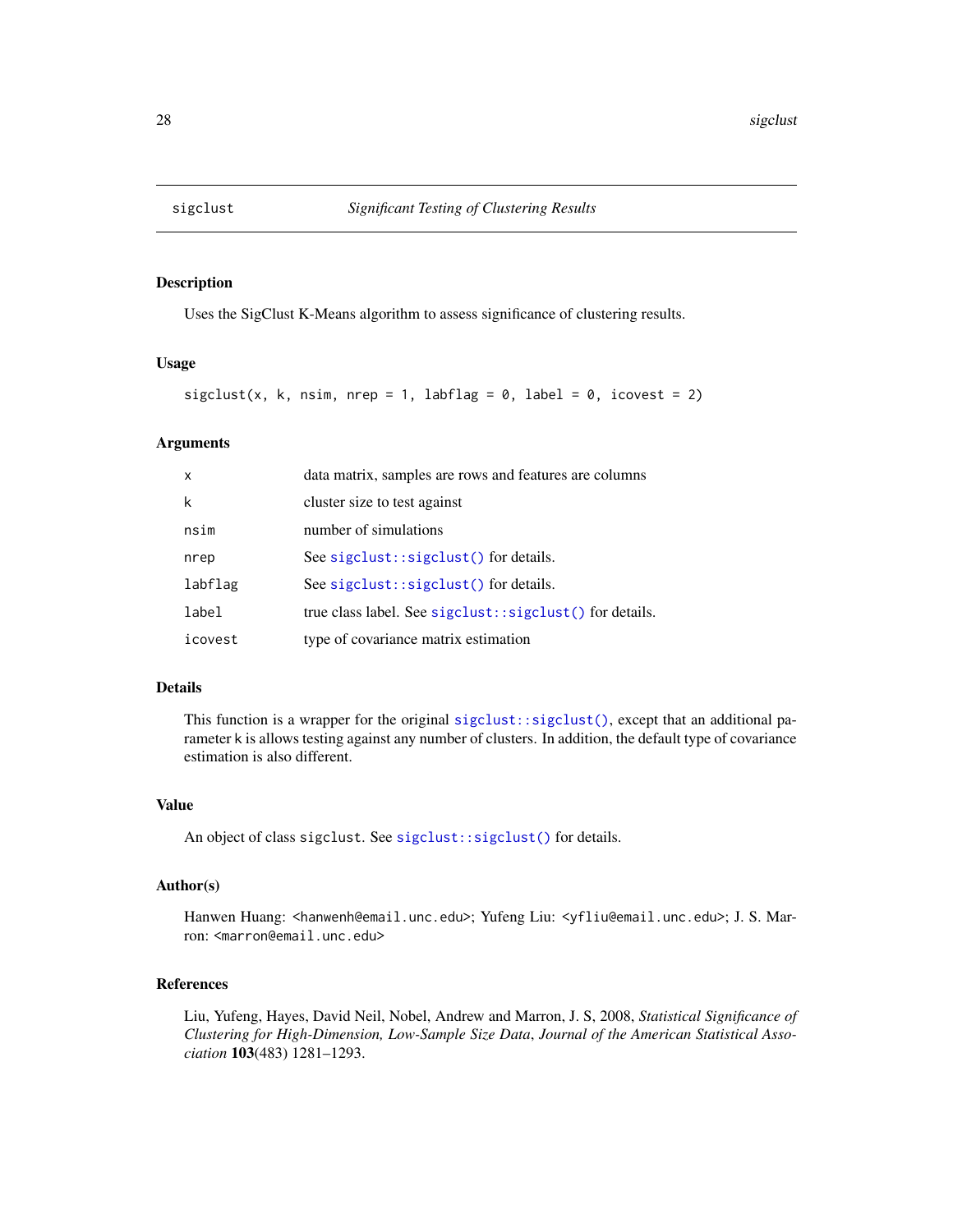#### <span id="page-28-0"></span>similarity 29

# Examples

```
data(hgsc)
dat <- hgsc[1:100, 1:50]
nk < -4cc < - consensus_cluster(dat, nk = nk, reps = 5, algorithms = "pam",
progress = FALSE)
cl.mat <- consensus_combine(cc, element = "class")
lab \leq cl.mat$`4`[, 1]
set.seed(1)
str(sigclust(x = dat, k = nk, nsim = 50, labflag = 1, label = lab))
```

|--|

# Description

cts computes the connected triple based similarity matrix, srs computes the simrank based similarity matrix, and asrs computes the approximated simrank based similarity matrix.

#### Usage

| cts(E, dc)    |  |
|---------------|--|
| srs(E, dc, R) |  |
| ars(E, dc)    |  |

# Arguments

| - F | an N by M matrix of cluster ensembles      |
|-----|--------------------------------------------|
| dc  | decay factor, ranges from 0 to 1 inclusive |
|     | number of iterations for srs               |

# Value

an N by N CTS, SRS, or ASRS matrix

# Author(s)

Johnson Liu, Derek Chiu

# References

MATLAB functions cts, srs, asrs in package LinkCluE by Simon Garrett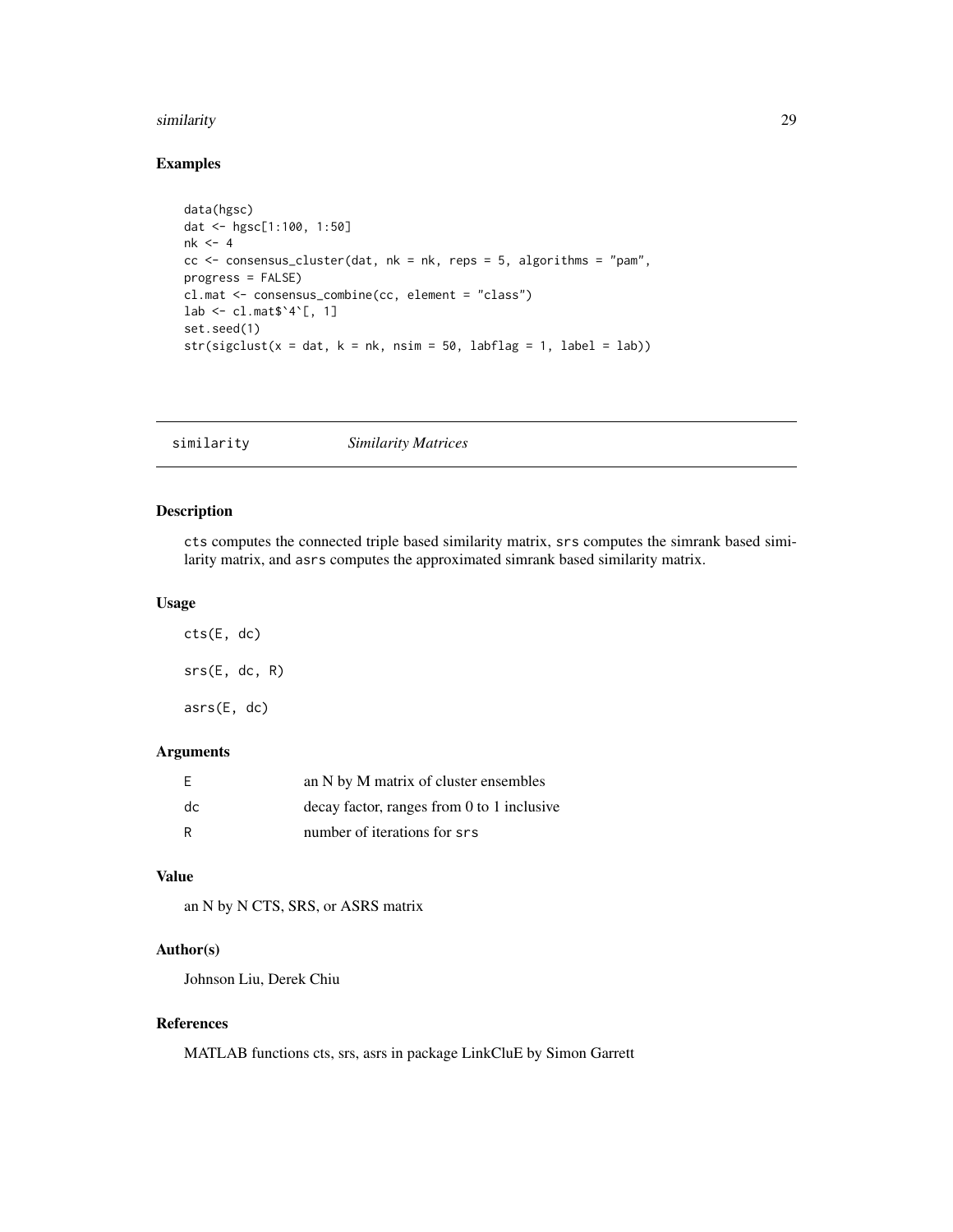30 similarity states and the state of the state of the state of the state of the state of the state of the state of the state of the state of the state of the state of the state of the state of the state of the state of th

# Examples

```
set.seed(1)
E \le - matrix(rep(sample(1:4, 800, replace = TRUE)), nrow = 100)
CTS \leftarrow \text{cts}(E = E, dc = 0.8)SRS <- srs(E = E, dc = 0.8, R = 3)ASRS \leq asrs(E = E, dc = 0.8)
purrr::walk(list(CTS, SRS, ASRS), str)
```